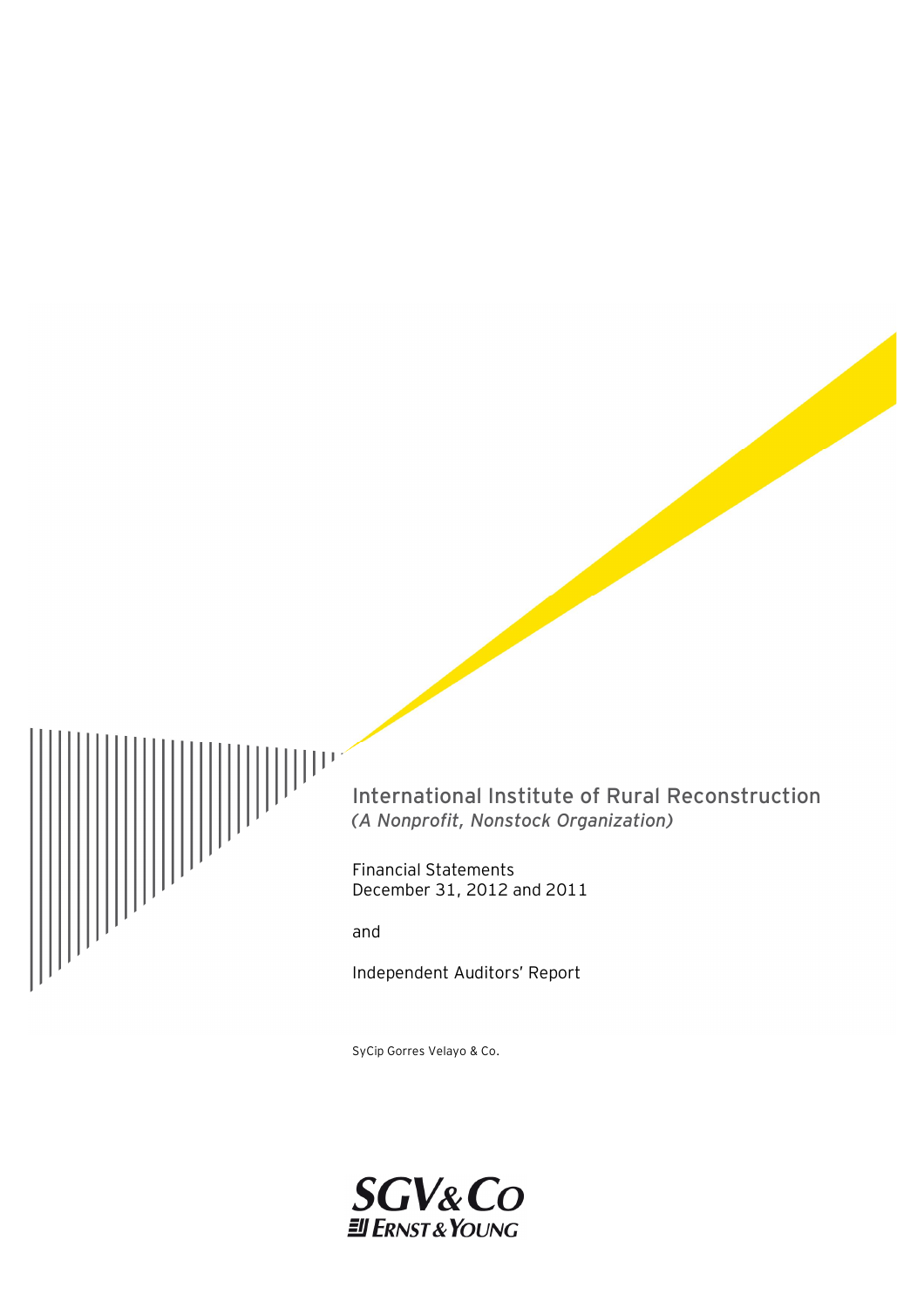



# **INDEPENDENT AUDITORS' REPORT**

The Board of Trustees International Institute of Rural Reconstruction

We have audited the accompanying statements of financial position of International Institute of Rural Reconstruction (a nonprofit, nonstock organization), incorporated in Delaware, United States of America, as of December 31, 2012 and 2011, and the related statements of activities, statements of changes in net assets and statements of cash flows for the years then ended. These financial statements are the responsibility of the Institute's management. Our responsibility is to express an opinion on these financial statements based on our audits.

We conducted our audits in accordance with auditing standards generally accepted in the United States of America. Those standards require that we plan and perform the audit to obtain reasonable assurance about whether the financial statements are free of material misstatement. We were not engaged to perform an audit of the Institute's internal control over financial reporting. Our audits included consideration of internal control over financial reporting as a basis for designing audit procedures that are appropriate in the circumstances, but not for the purpose of expressing an opinion on the effectiveness of the Institute's internal control over financial reporting. Accordingly, we express no such opinion. An audit also includes examining, on a test basis, evidence supporting the amounts and disclosures in the financial statements, assessing the accounting principles used and significant estimates made by management, and evaluating the overall financial statement presentation. We believe that our audits provide a reasonable basis for our opinion.

In our opinion, the financial statements referred to above present fairly, in all material respects, the financial position of International Institute of Rural Reconstruction as of December 31, 2012 and 2011, and the results of its activities and its cash flows for the years then ended in conformity with accounting principles generally accepted in the United States of America.

SYCIP GORRES VELAYO & CO.

Juanite A. fulled uanito A. Fullecido

Partner

March 27, 2013

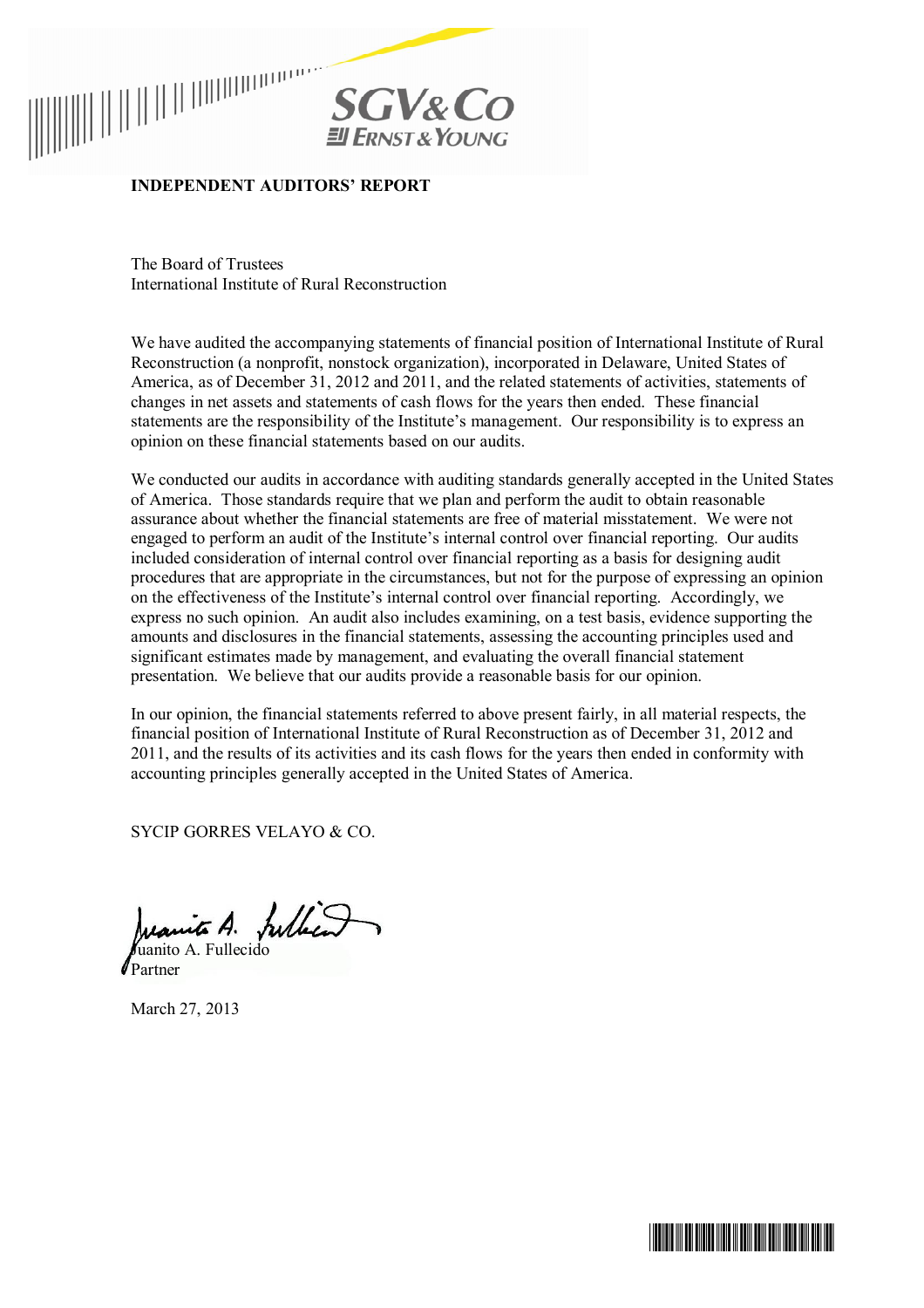# **INTERNATIONAL INSTITUTE OF RURAL RECONSTRUCTION (A Nonprofit, Nonstock Organization) STATEMENTS OF FINANCIAL POSITION**

|                                                                | December 31 |             |
|----------------------------------------------------------------|-------------|-------------|
|                                                                | 2012        | 2011        |
| <b>ASSETS</b>                                                  |             |             |
| Cash and Cash Equivalents (Note 3)                             | \$1,951,146 | \$1,309,991 |
| <b>Investments</b> (Note 3)                                    | 1,000,069   | 757,156     |
| <b>Contributions Receivable (Note 4)</b>                       | 3,110,697   | 2,271,889   |
| <b>Other Receivables</b> (Note 5)                              | 665,250     | 272,647     |
| <b>Property and Equipment - net (Note 6)</b>                   | 251,565     | 228,850     |
| <b>Prepayments and Other Assets</b>                            | 16,739      | 17,848      |
| Pension Asset (Note 8)                                         | 2,437       | 2,606       |
|                                                                | \$6,997,903 | \$4,860,987 |
| <b>LIABILITIES AND NET ASSETS</b>                              |             |             |
| <b>Accounts Payable and Other Current Liabilities (Note 7)</b> | \$670,544   | \$343,773   |
| <b>Net Assets</b>                                              |             |             |
| Unrestricted                                                   | 651,309     | 125,925     |
| Temporarily restricted (Note 9)                                | 4,958,068   | 3,673,307   |
| Permanently restricted (Note 9)                                | 717,982     | 717,982     |
| <b>Total Net Assets</b>                                        | 6,327,359   | 4,517,214   |
|                                                                | \$6,997,903 | \$4,860,987 |

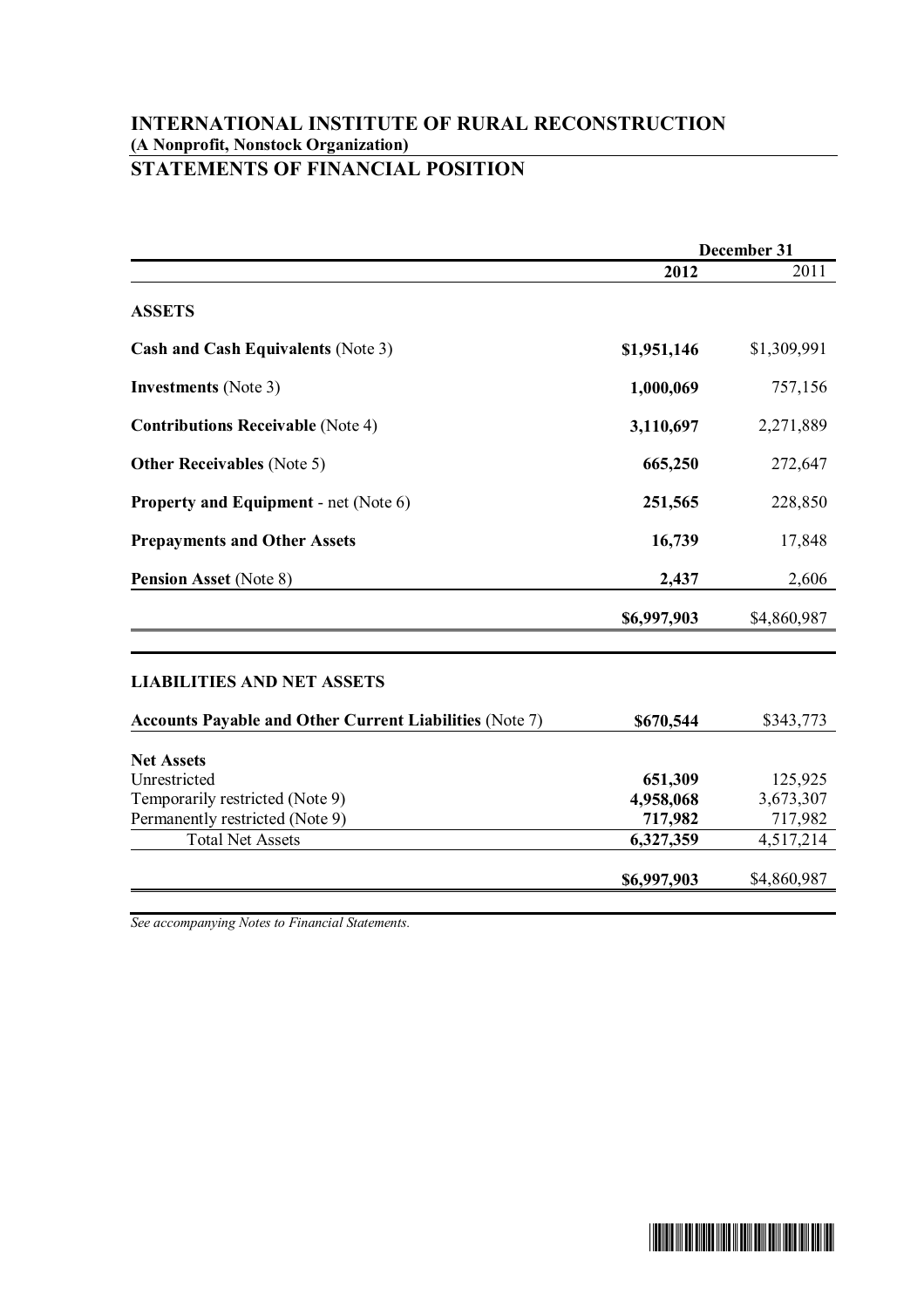# **STATEMENTS OF ACTIVITIES**

|                                                                      | <b>Years Ended December 31</b> |                          |                          |                          |              |                          |                          |             |
|----------------------------------------------------------------------|--------------------------------|--------------------------|--------------------------|--------------------------|--------------|--------------------------|--------------------------|-------------|
|                                                                      |                                | 2012                     |                          |                          | 2011         |                          |                          |             |
|                                                                      |                                | <b>Temporarily</b>       | Permanently              |                          |              | Temporarily              | Permanently              |             |
|                                                                      | Unrestricted                   | <b>Restricted</b>        | <b>Restricted</b>        | Total                    | Unrestricted | Restricted               | Restricted               | Total       |
| <b>CONTINUING OPERATIONS</b>                                         |                                |                          |                          |                          |              |                          |                          |             |
| REVENUES, GAINS AND OTHER SUPPORT                                    |                                |                          |                          |                          |              |                          |                          |             |
| Contributions/Grants:                                                |                                |                          |                          |                          |              |                          |                          |             |
| Foundations - inclusive of \$10,086 and \$12,884 accretion income in |                                |                          |                          |                          |              |                          |                          |             |
| 2012 and 2011, respectively (Note 4)                                 | \$183,747                      | \$3,182,528              | $S-$                     | \$3,366,275              | \$256,743    | \$1,636,598              | $S-$                     | \$1,893,341 |
| Individuals                                                          | 123,105                        | 85,438                   | $\overline{\phantom{0}}$ | 208,543                  | 162,069      | 109,758                  |                          | 271,827     |
| Governments                                                          | $\overline{\phantom{0}}$       | 501,095                  | $\overline{\phantom{0}}$ | 501,095                  |              | 10,766                   |                          | 10,766      |
| Corporations                                                         | 1,710                          | 425,269                  | $\overline{\phantom{0}}$ | 426,979                  | 2,099        | 4,939                    |                          | 7,038       |
| Technical assistance                                                 | 344,691                        | ۰                        | $\overline{\phantom{0}}$ | 344,691                  | 344,826      | $\equiv$                 |                          | 344,826     |
| Workshops                                                            | 320,578                        | $\overline{\phantom{0}}$ | $\overline{\phantom{0}}$ | 320,578                  | 168,974      |                          | $\overline{\phantom{0}}$ | 168,974     |
| Use of campus facilities                                             | 317,014                        | $\overline{\phantom{0}}$ | $\overline{\phantom{0}}$ | 317,014                  | 201,061      |                          | $\overline{\phantom{0}}$ | 201,061     |
| Training courses                                                     | 300,633                        |                          | $\overline{\phantom{0}}$ | 300,633                  | 276,037      |                          | $\overline{\phantom{0}}$ | 276,037     |
| Study programs                                                       | 487,099                        |                          | $\overline{\phantom{0}}$ | 487,099                  | 125,266      |                          | $\overline{\phantom{0}}$ | 125,266     |
| Publication sales                                                    | 37,596                         |                          | $\overline{\phantom{0}}$ | 37,596                   | 26,329       |                          | $\overline{\phantom{0}}$ | 26,329      |
| Gain on changes in market value of investments (Note 3)              | 83,560                         |                          | $\overline{\phantom{0}}$ | 83,560                   | 2,814        |                          | $\overline{\phantom{0}}$ | 2,814       |
| Others (Notes 3, 6 and 9)                                            | 150,300                        |                          | $\overline{\phantom{0}}$ | 150,300                  | 90,415       |                          | $\overline{\phantom{0}}$ | 90,415      |
| Net assets released from restrictions:                               |                                |                          |                          |                          |              |                          |                          |             |
| Satisfaction of program restrictions                                 | 2,784,569                      | (2,784,569)              | $\overline{\phantom{0}}$ | $\overline{\phantom{a}}$ | 1,789,580    | (1,789,580)              |                          |             |
| Expiration of time restrictions                                      | 125,000                        | (125,000)                | -                        |                          | 125,000      | (125,000)                |                          |             |
|                                                                      | 5,259,602                      | 1,284,761                | $\overline{\phantom{0}}$ | 6,544,363                | 3,571,213    | (152, 519)               | $\overline{\phantom{a}}$ | 3,418,694   |
| <b>EXPENSES</b> (Note 11)                                            |                                |                          |                          |                          |              |                          |                          |             |
| Program services (Notes 6, 8, 10 and 11):                            |                                |                          |                          |                          |              |                          |                          |             |
| Learning community                                                   | 2,571,696                      |                          | $\overline{\phantom{0}}$ | 2,571,696                | 2,211,111    |                          | $\overline{\phantom{0}}$ | 2,211,111   |
| Applied learning                                                     | 1.270.337                      | $\overline{\phantom{0}}$ | $\overline{\phantom{0}}$ | 1,270,337                | 955,517      | $\overline{\phantom{0}}$ | $\overline{\phantom{m}}$ | 955,517     |
|                                                                      | 3.842.033                      | $\equiv$                 | $\equiv$                 | 3,842,033                | 3,166,628    | $\overline{\phantom{0}}$ | $\overline{\phantom{a}}$ | 3,166,628   |
| Support services (Notes 6, 8, 10 and 11):                            |                                |                          |                          |                          |              |                          |                          |             |
| Management and general                                               | 603,119                        |                          | $\overline{\phantom{0}}$ | 603,119                  | 362,442      |                          | $-$                      | 362,442     |
| Fund raising                                                         | 171,515                        | $\qquad \qquad -$        | $\qquad \qquad -$        | 171,515                  | 78,225       | $\qquad \qquad$          | $\overline{\phantom{m}}$ | 78,225      |
|                                                                      | 774,634                        | $\overline{\phantom{m}}$ | $\overline{\phantom{0}}$ | 774,634                  | 440,667      | $\overline{\phantom{0}}$ | $\overline{\phantom{a}}$ | 440,667     |
|                                                                      | 4,616,667                      | $\equiv$                 | $\overline{\phantom{0}}$ | 4,616,667                | 3,607,295    | $-$                      | $\equiv$                 | 3,607,295   |
| <b>EXCESS (DEFICIENCY) OF REVENUES, GAINS AND OTHER</b>              |                                |                          |                          |                          |              |                          |                          |             |
| <b>SUPPORT OVER EXPENSES</b>                                         | 642,935                        | 1,284,761                | $\overline{\phantom{0}}$ | 1,927,696                | (36,082)     | (152, 519)               | $\overline{\phantom{0}}$ | (188,601)   |
| <b>Translation loss</b>                                              | (117,551)                      |                          | $\overline{\phantom{0}}$ | (117.551)                | (138,675)    |                          |                          | (138, 675)  |
| <b>CHANGE IN NET ASSETS</b>                                          | \$525,384                      | \$1,284,761              | $S-$                     | \$1,810,145              | (\$174,757)  | (\$152,519)              | $S-$                     | (\$327,276) |
|                                                                      |                                |                          |                          |                          |              |                          |                          |             |

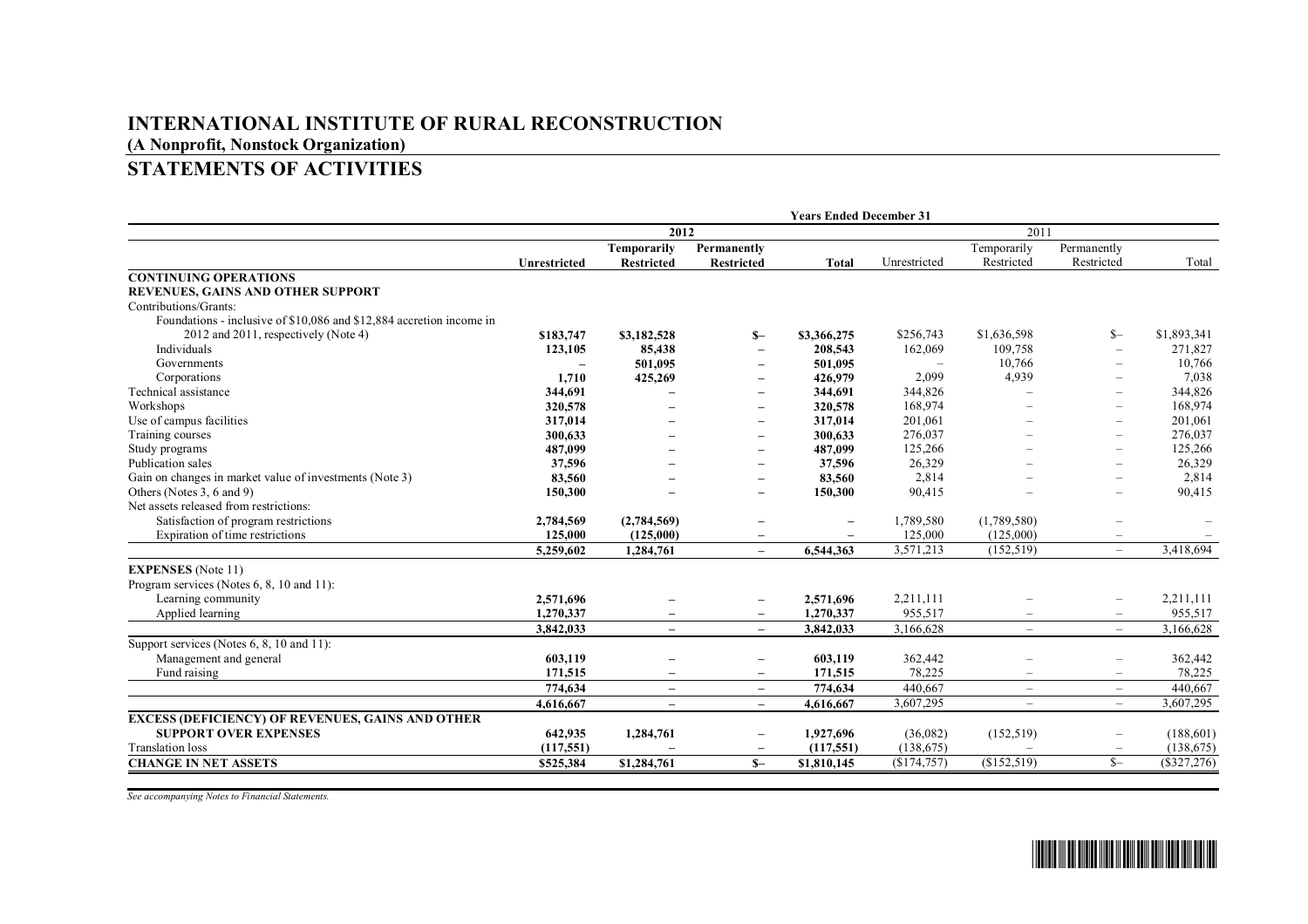# **STATEMENTS OF CHANGES IN NET ASSETS**

|                              |              | <b>Years Ended December 31</b> |                          |             |              |             |             |             |
|------------------------------|--------------|--------------------------------|--------------------------|-------------|--------------|-------------|-------------|-------------|
|                              |              | 2012                           |                          |             | 2011         |             |             |             |
|                              |              | Temporarily                    | Permanently              |             |              | Temporarily | Permanently |             |
|                              | Unrestricted | <b>Restricted</b>              | <b>Restricted</b>        | Total       | Unrestricted | Restricted  | Restricted  | Total       |
| Balance at beginning of year | \$125,925    | \$3,673,307                    | \$717,982                | \$4,517,214 | \$300,682    | \$3,825,826 | \$717,982   | \$4,844,490 |
| Change in net assets         | 525,384      | 1,284,761                      | $\overline{\phantom{0}}$ | 1,810,145   | (174, 757)   | (152, 519)  | -           | (327, 276)  |
| Balance at end of year       | \$651,309    | \$4,958,068                    | \$717,982                | \$6,327,359 | \$125,925    | \$3,673,307 | \$717,982   | \$4,517,214 |
|                              |              |                                |                          |             |              |             |             |             |

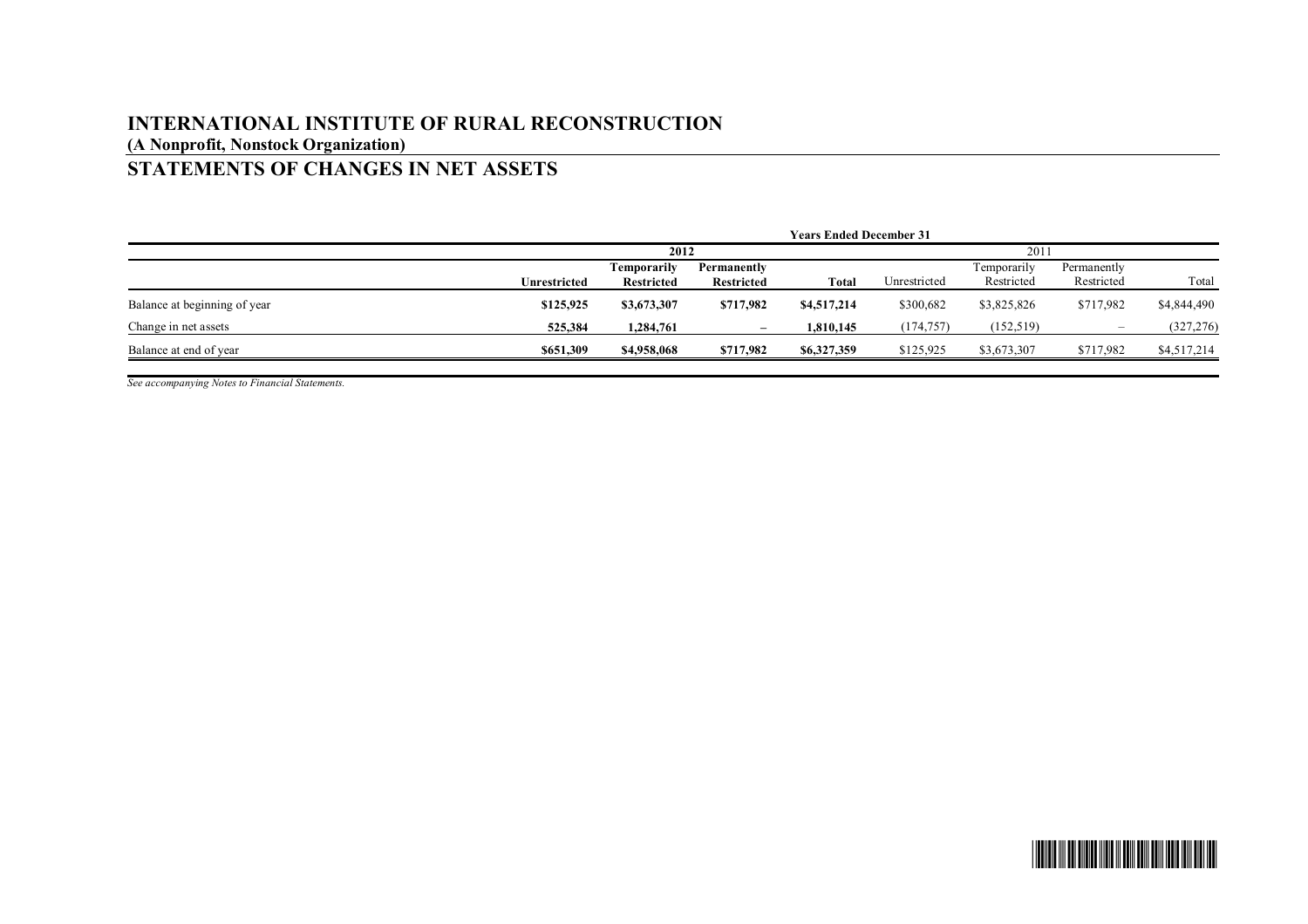# **STATEMENTS OF CASH FLOWS**

|                                                           | <b>Years Ended December 31</b> |             |
|-----------------------------------------------------------|--------------------------------|-------------|
|                                                           | 2012                           | 2011        |
| <b>CASH FLOWS FROM OPERATING ACTIVITIES</b>               |                                |             |
| Excess (deficiency) of revenues, gains and other support  |                                |             |
| over expenses                                             | \$1,927,696                    | (\$188,601) |
| Adjustments to reconcile change in net assets to net cash |                                |             |
| provided by (used in) operating activities:               |                                |             |
| Effect of foreign exchange rate changes on translation    | (119, 505)                     | (134, 729)  |
| Depreciation and amortization (Notes 6 and 11)            | 79,302                         | 59,987      |
| Interest and dividend income (Note 3)                     | (9,503)                        | (9,692)     |
| Gain on changes in market value of investments (Note 3)   | (83, 560)                      | (2,814)     |
| Loss on disposal of property and equipment                |                                | 1,194       |
| Decrease (increase) in:                                   |                                |             |
| Contributions receivable                                  | (838, 808)                     | 97,186      |
| Other receivables                                         | (392, 603)                     | (143, 808)  |
| Prepayments and other assets                              | 1,109                          | 16,317      |
| Pension asset                                             | 169                            |             |
| Increase (decrease) in:                                   |                                |             |
| Accounts payable and other current liabilities            | 326,771                        | 93,961      |
| Pension asset/liability                                   |                                | (32, 461)   |
| Net cash provided by (used in) operating activities       | 891,068                        | (243, 460)  |
|                                                           |                                |             |
| <b>CASH FLOWS FROM INVESTING ACTIVITIES</b>               |                                |             |
| Acquisitions of property and equipment (Note 6)           | (100, 063)                     | (154, 677)  |
| Net (deposits) withdrawal of investments (Note 3)         | (149, 850)                     | 15,335      |
| Net cash used in investing activities                     | (249, 913)                     | (139, 342)  |
|                                                           |                                |             |
| <b>NET INCREASE (DECREASE) IN CASH</b>                    |                                |             |
| <b>AND CASH EQUIVALENTS</b>                               | 641,155                        | (382, 802)  |
| <b>CASH AND CASH EQUIVALENTS</b>                          |                                |             |
| <b>AT BEGINNING OF YEAR</b>                               | 1,309,991                      | 1,692,793   |
|                                                           |                                |             |
| <b>CASH AND CASH EQUIVALENTS</b>                          |                                |             |
| AT END OF YEAR (Note 3)                                   | \$1,951,146                    | \$1,309,991 |

\*SGVFS000794\*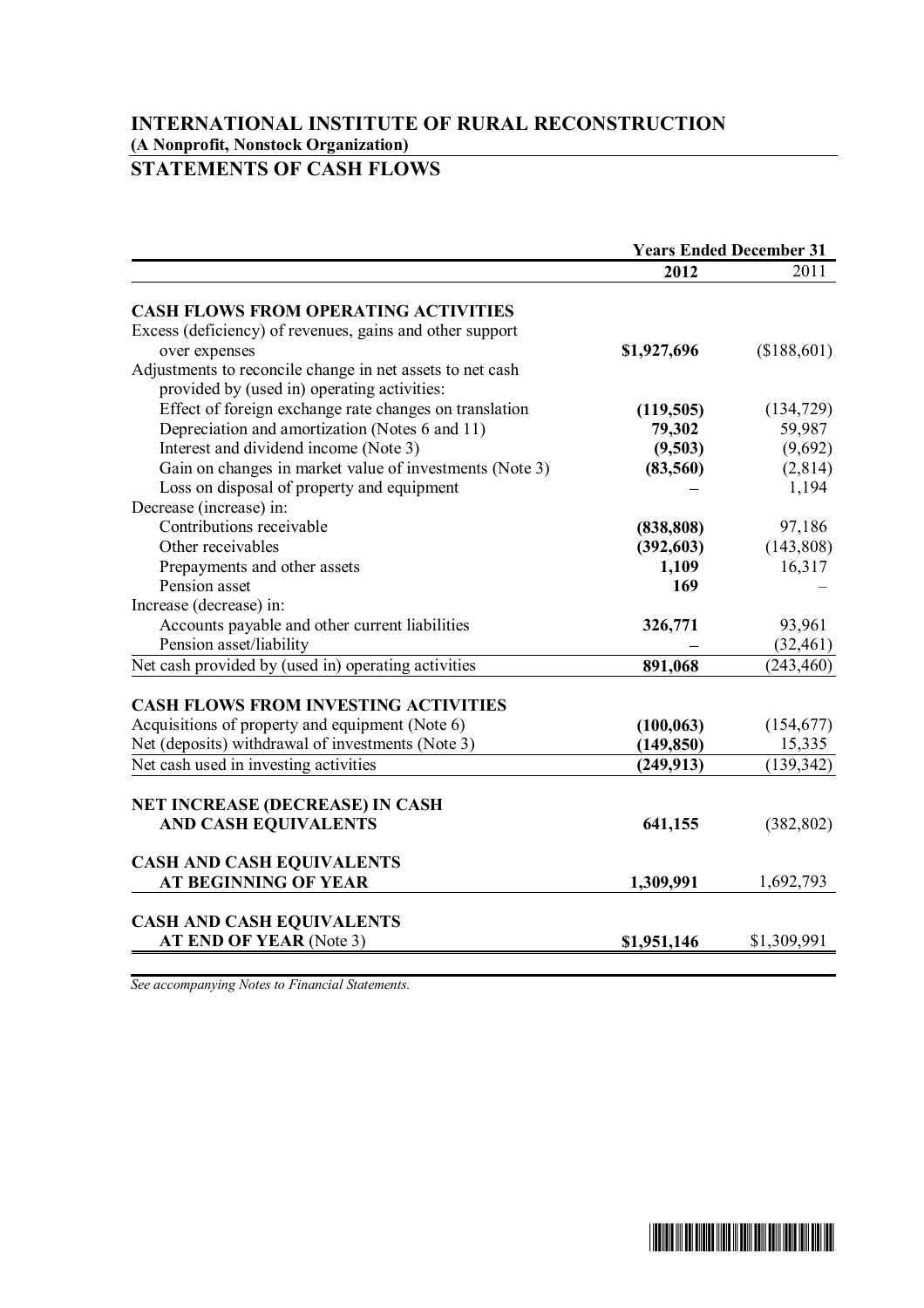# **NOTES TO FINANCIAL STATEMENTS**

# 1. **Organization Information**

The International Institute of Rural Reconstruction (IIRR or the Institute) is a not-for-profit organization formed in 1960 under the laws of the State of Delaware, United States of America (U.S.A.). IIRR Headquarter is located in the Philippines. IIRR has regional centers in Asia (Philippines) and Africa (Kenya) and offices in Addis Ababa, Ethiopia; Kampala, Uganda; Juba, South Sudan and New York, U.S.A.

IIRR is a tax-exempt organization under Section  $501(c)(3)$  of the United States Internal Revenue Code. IIRR is a recognized public charity. Contributions to IIRR qualify for the maximum allowable charitable deduction in the U.S.A. In the opinion of the management, IIRR has operated under this tax-exempt code.

IIRR is a global learning, training and capacity development organization which, with its predecessor organizations, has more than 80 years of experience and commitment to rural development. The Institute's program service has two main functional categories (described in Note 11), i.e. learning community program and applied learning program. Resource generation is focused on unrestricted contributions, restricted grants, earned revenue through trainings, workshops, study programs, customized courses, technical assistance, use of campus facilities, publication sales and investment return on endowment funds.

# 2. **Summary of Significant Accounting and Financial Reporting Policies**

# Basis of Preparation

The accompanying financial statements of IIRR have been prepared in compliance with accounting principles generally accepted in the U.S.A., applicable to a not-for-profit organization as described in American Institute of Certified Public Accountants Audit and Accounting Guide, "Not-for-Profit Organization."

# Classification of Net Assets

The net assets of IIRR and changes therein are classified and reported on the basis of the existence or absence of donor-imposed restrictions, as follows:

ß Unrestricted Net Assets

Net assets that are not subject to any donor-imposed stipulations. Unrestricted assets may be designated for specific purposes by action of the Board of Trustees (BOT).

ß Temporarily Restricted Net Assets

Net assets that are subject to donor-imposed stipulations that may be met either by actions of IIRR or by passage of time. When a restriction expires, that is, a stipulated time restriction ends or a purpose restriction is accomplished, the assets are reclassified to unrestricted net assets and reported in the statement of activities as net assets released from restrictions.

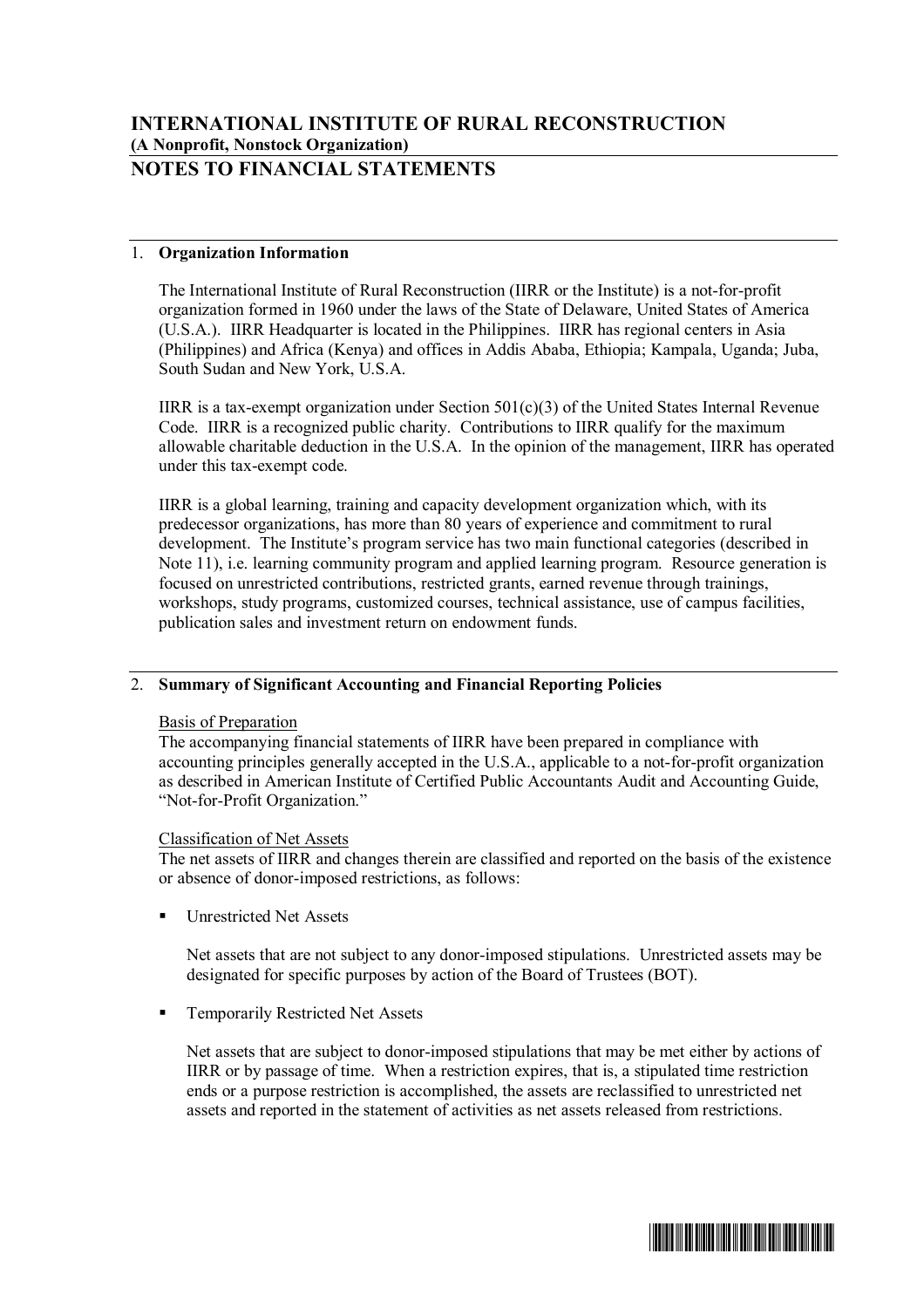ß Permanently Restricted Net Assets

Net assets that are subject to donor-imposed stipulations that neither expire by passage of time nor can be fulfilled or otherwise removed by IIRR. Generally, the donors of these assets permit IIRR to use all or part of the investment return on these assets.

#### Basis of Accounting

The accompanying financial statements have been prepared on the accrual basis of accounting. Revenue are recorded when earned and expenses when incurred and measurable, regardless of when the related cash flows take place. Nonexchange transactions, in which IIRR receives value without directly giving equal value in exchange, include grants and private donations. On an accrual basis, revenue from these transactions is recognized in the year in which all criteria are satisfied, if measurable and probable of collection.

#### Use of Estimates

The preparation of financial statements in conformity with accounting principles generally accepted in the U.S.A. requires management to make estimates and assumptions that affect the reported amounts of assets and liabilities and disclosures of contingent assets and liabilities at the date of the financial statements. Estimates also affect the reported amounts of revenue, expenses, or other changes in net assets during the year. Actual results could differ from these estimates.

#### Cash and Cash Equivalents

Cash includes cash on hand and in banks. Cash equivalents are short-term, highly liquid investments that are readily convertible to known amounts of cash with original maturities of three months or less and that are subject to an insignificant risk of change in value.

#### Investments

Investments are reported at fair value based on quoted market prices. Gains and losses on investments are based on the appreciation or depreciation of the market values at the earlier of the end of the year (unrealized) or the time of sale (realized) and are reported as increases or decreases in unrestricted net assets unless their use is restricted by explicit donor stipulation.

### Contributions and Other Receivables

Contributions and other receivables are recognized initially at fair value. After initial measurement, contributions and other receivables are carried at amortized cost using the effective interest rate method, less any allowance for impairment. The allowance is established by charges to the statement of activities in the form of provision for doubtful accounts.

#### Property and Equipment

Property and equipment are carried at cost, excluding the costs of day-to-day servicing, less accumulated depreciation and amortization and any impairment in value.

The initial cost of property and equipment consists of its purchase price, including other directly attributable costs of bringing the property and equipment to its working condition and location for its intended use. Expenditures incurred after the property and equipment have been put into operation, such as repairs and maintenance, are normally charged to the statement of activities in the year such costs are incurred. In situations where it can be clearly demonstrated that the expenditures have resulted in an increase in the future economic benefits expected to be obtained from the use of an item of property and equipment beyond its originally assessed standard of performance, the expenditures are capitalized as additional costs of property and equipment.

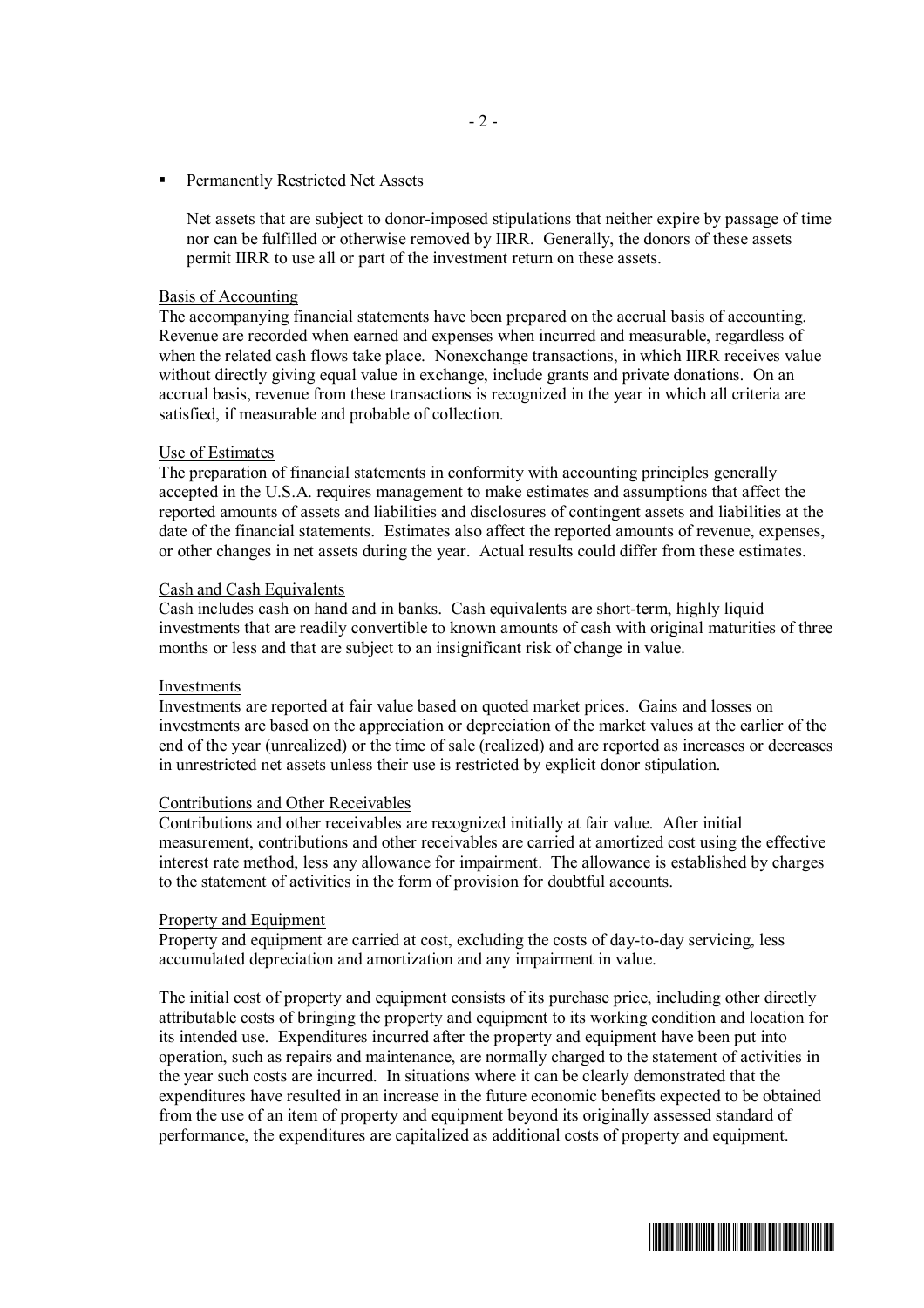Depreciation and amortization are computed using the straight-line method over the following estimated useful lives:

| Leasehold improvements          | 10 to 25 years or the term of the lease,<br>whichever period is shorter |  |  |
|---------------------------------|-------------------------------------------------------------------------|--|--|
| <b>Buildings</b>                | 10 to 25 years                                                          |  |  |
| Furniture and office equipment  | 3 to 5 years                                                            |  |  |
| <b>Transportation equipment</b> | 5 to 8 years                                                            |  |  |
| Other equipment                 | 5 to 10 years                                                           |  |  |
|                                 |                                                                         |  |  |

The useful lives and depreciation and amortization method are reviewed periodically to ensure that the periods and method of depreciation and amortization are consistent with the expected pattern of economic benefits from items of property and equipment.

When property and equipment are retired or otherwise disposed of, the cost and related accumulated depreciation and amortization and any impairment in value are removed from the accounts and any resulting gain or loss is credited or charged to statement of activities.

The carrying values of property and equipment are reviewed for impairment when events or changes in circumstances indicate that their carrying value may not be recoverable. If any such indication exists and when the carrying values exceed the estimated recoverable amount, the assets are written down to their fair value. Any impairment loss is recognized in the statement of activities.

Fully depreciated property and equipment is retained in the account until it is no longer in use and no further depreciation is credited or charged to current activities.

### Revenue and Expense Recognition

Contributions and grants, which include unconditional promises to give (pledges), are recognized as revenue in the year they are received or promised, whichever is earlier. An unconditional promise to give is recognized when a promise is made or received, provided there is sufficient evidence in the form of verifiable documentation.

Donor-restricted contributions whose restrictions are met or have expired in the same reporting year are classified as unrestricted support. Contributions and grants received intended for projects to be undertaken in future years are accounted for as temporarily restricted net assets. Gains and losses on investments and other assets and liabilities are reported as increases or decreases in unrestricted net assets unless their use is restricted by explicit donor stipulation.

Revenue from other services, such as training, workshops, study programs, customized courses and technical assistance, are recognized when services have been rendered and collection is reasonably assured.

Revenue from use of campus facilities are recognized based on actual occupancy and when collection is reasonably assured.

Revenues from sale of books and other published materials are recognized when the significant risks and rewards of ownership of the published materials have passed to the buyer and the amount of revenues can be reliably measured.

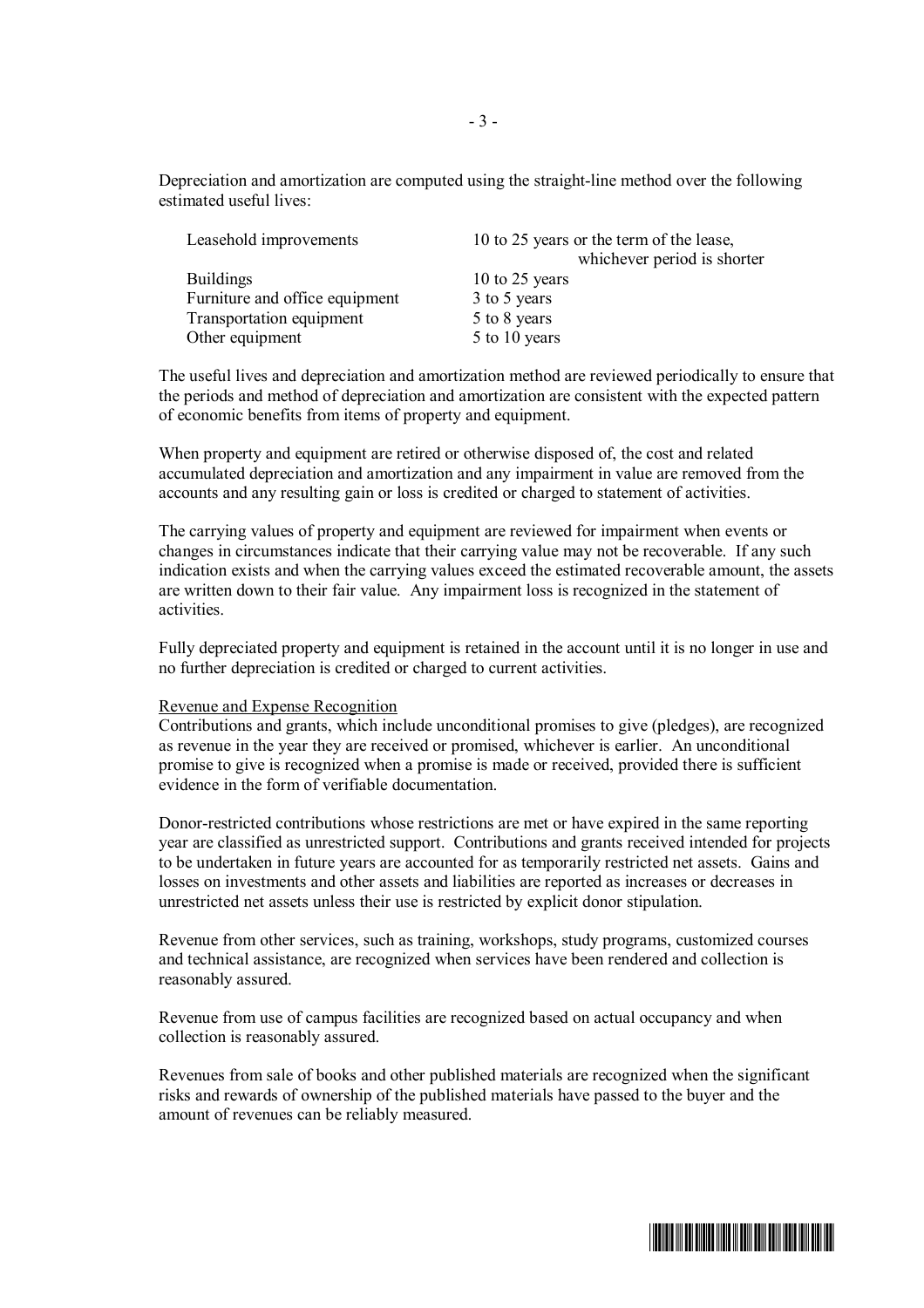Expenses are generally reported as decreases in unrestricted net assets. Expirations of donorimposed stipulations or of the BOT designations that simultaneously increase one class of net assets and decrease another are reported as transfers between the applicable classes of net assets.

#### Allocation of Expenses

The cost incurred in the various programs and other activities has been summarized on a functional basis (see Note 11). Directly identifiable expenses are charged to program and supporting services. Expenses related to more than one function are charged to program and supporting services using the prevailing IIRR cost allocation methodology.

# Pension Cost

IIRR's pension cost is based on the defined benefit pension plan for employees in the Philippines and defined contribution pension plan for employees in the U.S.A. and Africa Regional Center. Defined benefit pension plan includes the service cost determined under the projected unit credit method. This method reflects benefits earned by the employees to the date of the valuation taking into consideration the employees' projected salaries. Under the defined contribution pension plan, the Institute's obligation for each reporting period is determined by the amounts to be contributed for that reporting period. No actuarial assumptions are required to measure the obligation or the expense and there is no possibility of any actuarial gains or losses to the Institute.

#### Translation of Philippine and Other Regional Centers' Financial Statements

Financial statements of IIRR's Philippine and other Regional Centers are translated in accordance with Statement of Financial Accounting Standard No. 52, "Foreign Currency Translation." Under this method, assets and liabilities, expressed in Philippine pesos, Kenyan shillings, Ugandan shillings, Ethiopian birr, South Sudan pound and Euro, have been translated into U.S. dollar amounts at the closing exchange rates at the financial position date, while revenues and expenses have been translated at the average exchange rate of each center for the year. Other changes in fund balances are translated at the rate in effect in the year the transactions were originally recorded. The accumulated loss on translation adjustment of \$2,136,150 and \$2,018,599 as of December 31, 2012 and 2011, respectively, is reflected as a component of unrestricted net assets.

#### Functional and Reporting Currency

The functional and reporting currency of IIRR is the U.S. dollar. All values are rounded to the nearest dollar unit, unless otherwise indicated.

#### Fair Value of Financial Instruments

Fair value of financial instruments is defined as the amount at which the instrument could be exchanged in a current transaction between knowledgeable willing parties in an arm's length transaction, other than in a forced or liquidation sale.

The fair values of cash and cash equivalents, other receivables, and accounts payable and other current liabilities approximate their carrying values due to the relatively short-term maturity of these financial instruments.

The fair value of contributions receivable is based on the discounted value of future cash flows using the prevailing risk free Euro and U.S. dollar interest rates plus spread.

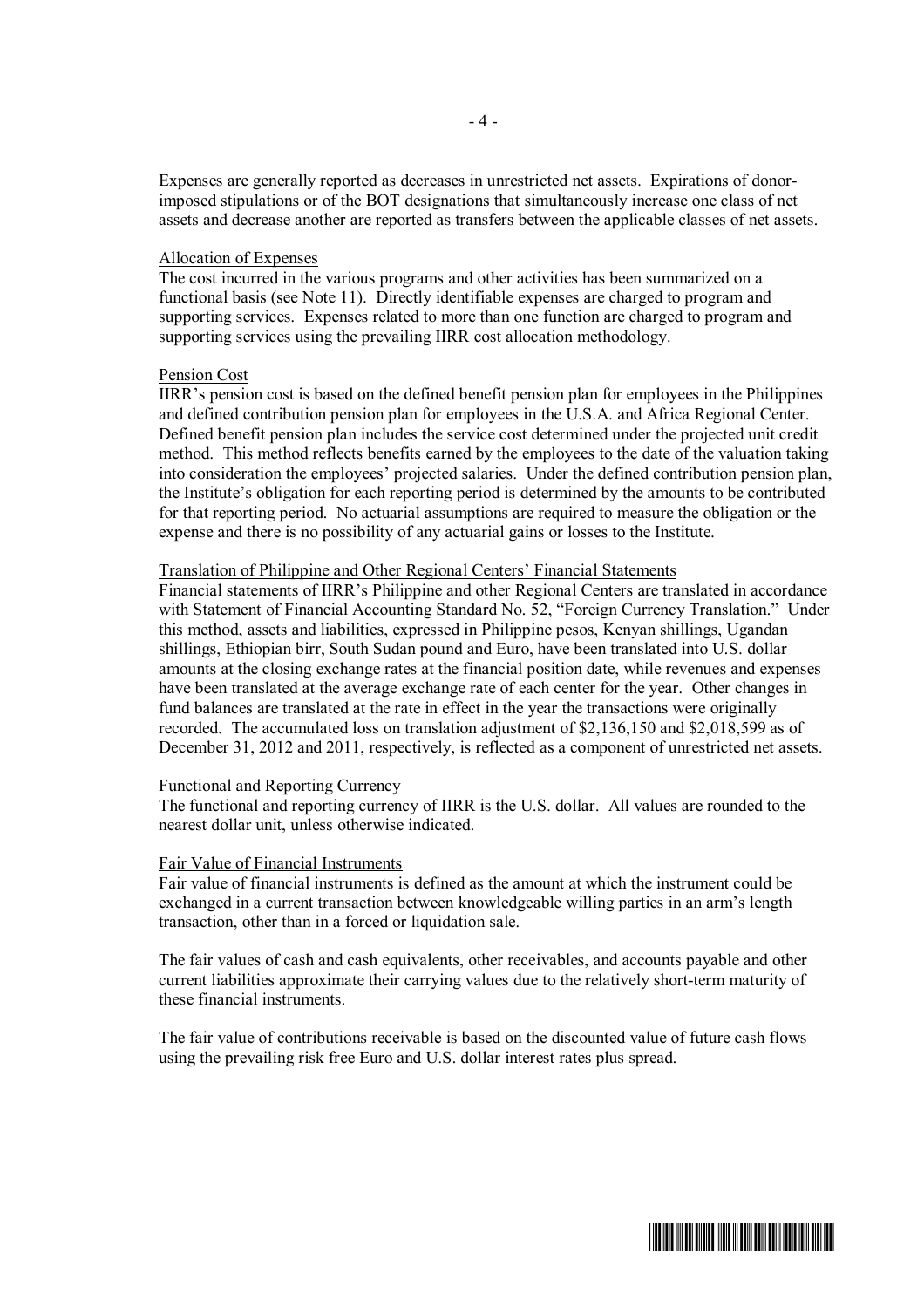# 3. **Cash and Cash Equivalents and Investments**

# Cash and cash equivalents

The cash and cash equivalents account consists of:

|                        | 2012        | 2011        |
|------------------------|-------------|-------------|
| Cash in banks          | \$1,893,571 | \$1,258,968 |
| Short-term investments | 55,214      | 50,548      |
| Cash on hand           | 2,361       | 475         |
|                        | \$1,951,146 | \$1,309,991 |

Cash in banks earn interest at the respective bank deposit rates. Short-term investments are made for varying periods of one day to three months depending on the immediate cash requirements of the Institute and earn interest at the respective short-term investment rates.

#### **Investments**

The movements in the investments held in the U.S.A. are as follows:

|                                        | 2012                 |                     |                      |              |  |
|----------------------------------------|----------------------|---------------------|----------------------|--------------|--|
|                                        |                      | <b>Short-term</b>   | Long-term            |              |  |
|                                        |                      | <b>Money Market</b> | <b>U.S. Treasury</b> |              |  |
|                                        | <b>Equity Stocks</b> | <b>Placements</b>   | <b>Notes</b>         | <b>Total</b> |  |
| Cost at January 1, 2012                | \$492,832            | \$56,583            | \$101,321            | \$650,736    |  |
| Gain (loss) on changes in market value |                      |                     |                      |              |  |
| at January 1, 2012                     | 107,830              |                     | (1,410)              | 106,420      |  |
| Market value at January 1, 2012        | 600,662              | 56,583              | 99,911               | 757,156      |  |
| Interest and dividends                 | 7,326                | 1,546               | 631                  | 9,503        |  |
| Deposits                               | 111,034              | 38,966              |                      | 150,000      |  |
| Withdrawals                            |                      | (150)               |                      | (150)        |  |
| Gain due to change in market value     |                      |                     |                      |              |  |
| during the year                        | 29,928               | 53,524              | 108                  | 83,560       |  |
| Market value at December 31, 2012      | \$748,950            | \$150,469           | \$100,650            | \$1,000,069  |  |
| Cost at December 31, 2012              | \$611,192            | \$96,945            | \$101,952            | \$810,089    |  |
| Gain (loss) on changes in market       |                      |                     |                      |              |  |
| value at December 31, 2012             | 137,758              | 53,524              | (1,302)              | 189,980      |  |
|                                        | \$748,950            | \$150,469           | \$100,650            | \$1,000,069  |  |

|                                        |                      | Short-term   | Long-term     |           |
|----------------------------------------|----------------------|--------------|---------------|-----------|
|                                        |                      | Money Market | U.S. Treasury |           |
|                                        | <b>Equity Stocks</b> | Placements   | <b>Notes</b>  | Total     |
| Cost at January 1, 2011                | \$497,740            | \$56,722     | \$101,917     | \$656,379 |
| Gain (loss) on changes in market value |                      |              |               |           |
| at January 1, 2011                     | 104,646              |              | (1,040)       | 103,606   |
| Market value at January 1, 2011        | 602,386              | 56,722       | 100,877       | 759,985   |
| Interest and dividends                 | 8,402                | 11           | 1,279         | 9,692     |
| Withdrawals                            | (13,310)             | (150)        | (1,875)       | (15,335)  |
| Gain (loss) due to change in market    |                      |              |               |           |
| value during the year                  | 3,184                |              | (370)         | 2,814     |
| Market value at December 31, 2011      | \$600,662            | \$56,583     | \$99,911      | \$757,156 |
|                                        |                      |              |               |           |
| Cost at December 31, 2011              | \$492,832            | \$56,583     | \$101,321     | \$650,736 |
| Gain (loss) on changes in market       |                      |              |               |           |
| value at December 31, 2011             | 107,830              |              | (1,410)       | 106,420   |
|                                        | \$600,662            | \$56,583     | \$99,911      | \$757,156 |

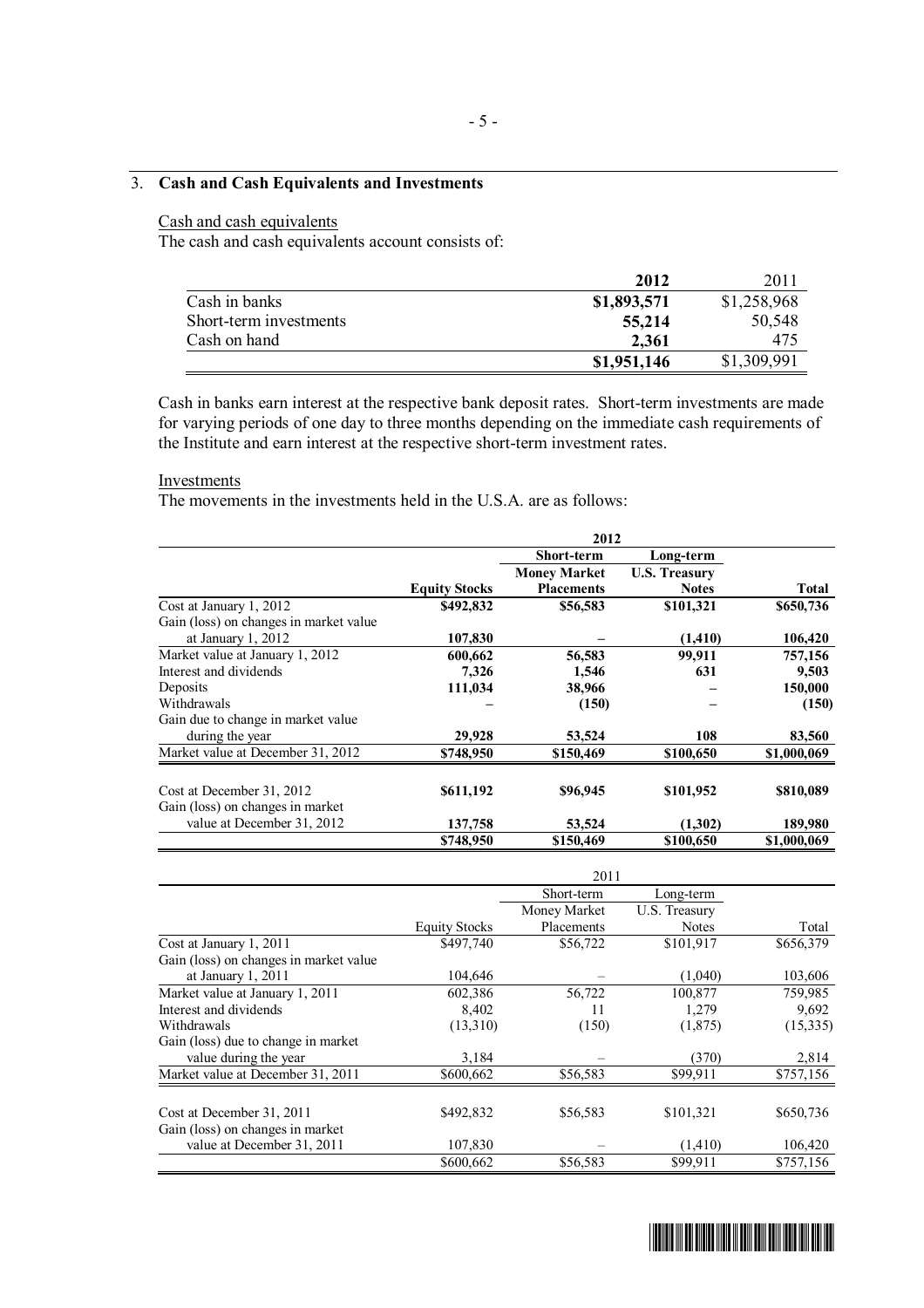## Concentrations of Risks

*Custodial Credit Risk.* Cash and cash equivalents are maintained with several financial institutions. Deposits held with banks may exceed the amount of insurance provided on such deposits. Generally, these deposits may be redeemed upon demand and are maintained with financial institutions of reputable credit and therefore bear minimal credit risk.

*Interest Rate Risk.* Disclosure of the maturities of investments is required when the fair market value is adversely affected by changes in interest rates. Investments are intended to be held for an undefined period.

*Foreign Currency Risk.* IIRR has no significant foreign currency investments for 2012 and 2011 exposed to changes in exchange rates that will adversely affect the fair market value of an investment.

The main investment management objective is to maintain security and liquidity. Subject to that objective, IIRR seeks a reasonable return on its investments given their risk profile. IIRR is restricted to invest in instruments of a limited class of issuers, particularly government or government-guaranteed obligations, money market mutual funds, corporate obligations and certain index securities.

|                      | 2012       |                   |            | 2011       |
|----------------------|------------|-------------------|------------|------------|
|                      | Original   | <b>Functional</b> | Original   | Functional |
|                      | Currency   | Currency          | Currency   | Currency   |
| Cash deposits:       |            |                   |            |            |
| In Euro              | 438,320    | \$579,372         | 66,024     | \$85,435   |
| In Ethiopian birr    | 7,570,417  | 411,194           | 4,896,737  | 280,746    |
| In Kenyan shillings  | 8,635,113  | 100,375           | 4,952,110  | 58,213     |
| In Philippine peso   | 4,032,263  | 98,228            | 750,618    | 17,122     |
| In Ugandan shillings | 32,441,242 | 12,064            | 63,360,684 | 25,243     |
|                      |            | \$1,201,233       |            | \$466,759  |

The following table presents the Institute's cash deposits exposed to foreign currency risk:

The table below shows the closing exchange rates used in translating the foreign-currency denominated cash deposits to \$1:

|                          | 2012  | 2011     |
|--------------------------|-------|----------|
| Euro                     | 0.76  | 0.77     |
| Ethiopian Birr           | 18.41 | 17.44    |
| Kenyan Shillings         | 86.03 | 85.07    |
| Philippine peso          | 41.05 | 43.84    |
| <b>Ugandan Shillings</b> | 2,689 | 2,510.03 |

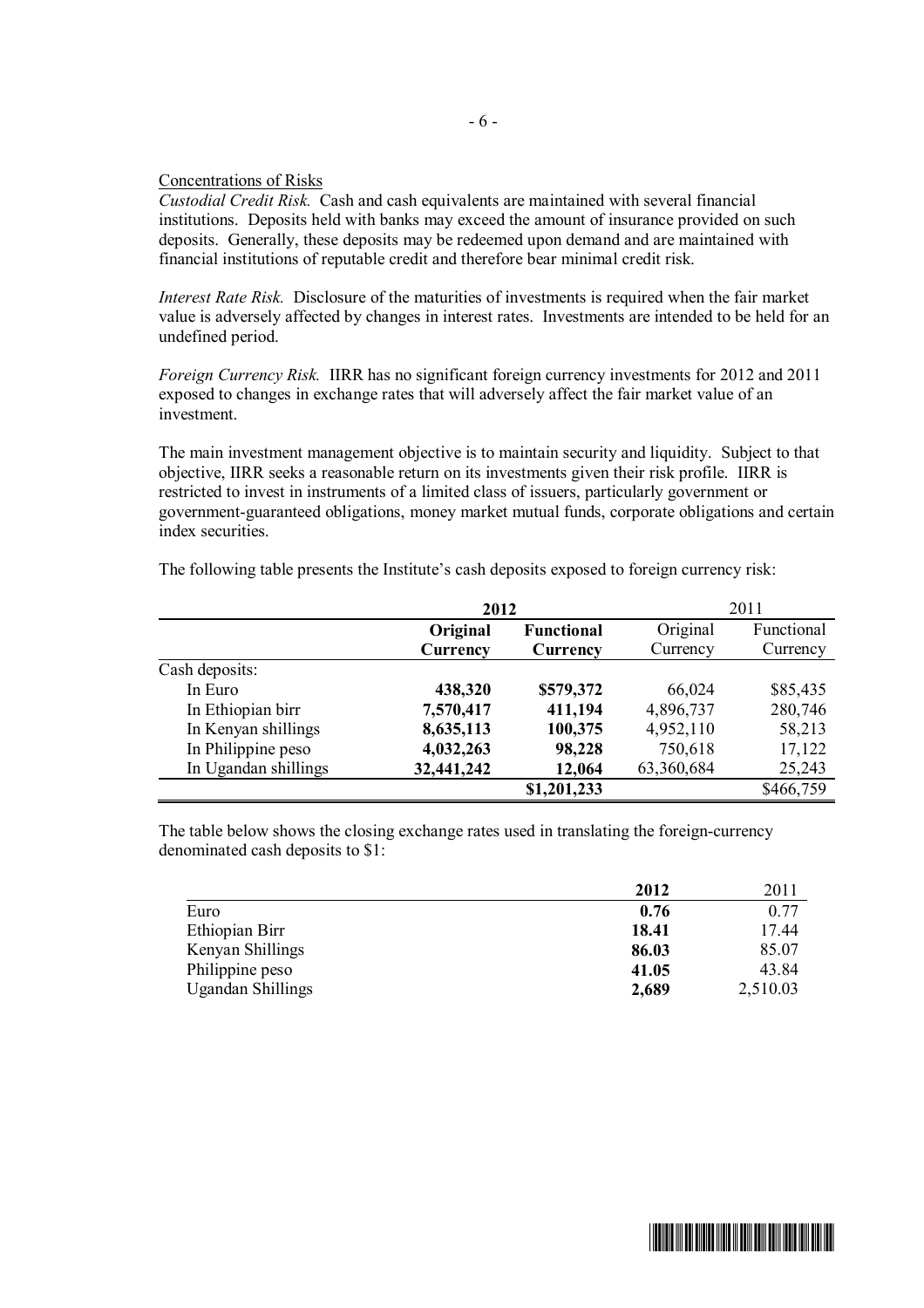The following table demonstrates the sensitivity to a reasonable possible change in U.S. dollar exchange rate, with all variables held constant, of the Institute's excess of revenue, gains and other support over expenses due to changes in the fair value of foreign-currency denominated cash deposits as of December 31, 2012 and 2011:

|                                                                         | Increase (Decrease)             |              |  |
|-------------------------------------------------------------------------|---------------------------------|--------------|--|
|                                                                         | in Excess of Revenue, Gains     |              |  |
|                                                                         | and Other Support Over Expenses |              |  |
|                                                                         | 2012                            | 2011         |  |
| Appreciation of US\$ by 10% of all of the<br>above-mentioned currencies | (S109, 203)                     | $(\$42,433)$ |  |
| Depreciation of US\$ by 10% of all of the<br>above-mentioned currencies | 133,470                         | 51,862       |  |

### 4. **Contributions Receivable**

These receivables are covered by signed grant agreements.

Realization of the pledges is expected in the following periods:

|                            | 2012        | 2011        |
|----------------------------|-------------|-------------|
| In one year or less        | \$2,425,665 | \$1,482,605 |
| Between one and five years | 697,799     | 812,137     |
|                            | 3,123,464   | 2,294,742   |
| Less discount              | 12,767      | 22,853      |
|                            | \$3,110,697 | \$2,271,889 |

Movement in discount on contributions receivable are as follows:

|                              | 2012     | <b>2011</b> |
|------------------------------|----------|-------------|
| Balance at beginning of year | \$22,853 | \$35,737    |
| Accretion income             | (10,086) | (12, 884)   |
| Balance at end of year       | \$12,767 | \$22,853    |

# 5. **Other Receivables**

This account consists of:

|                                    | 2012      | <b>2011</b> |
|------------------------------------|-----------|-------------|
| Advances to officers and employees | \$5,381   | \$8,383     |
| Other receivables                  | 659,869   | 264,264     |
|                                    | \$665,250 | \$272,647   |

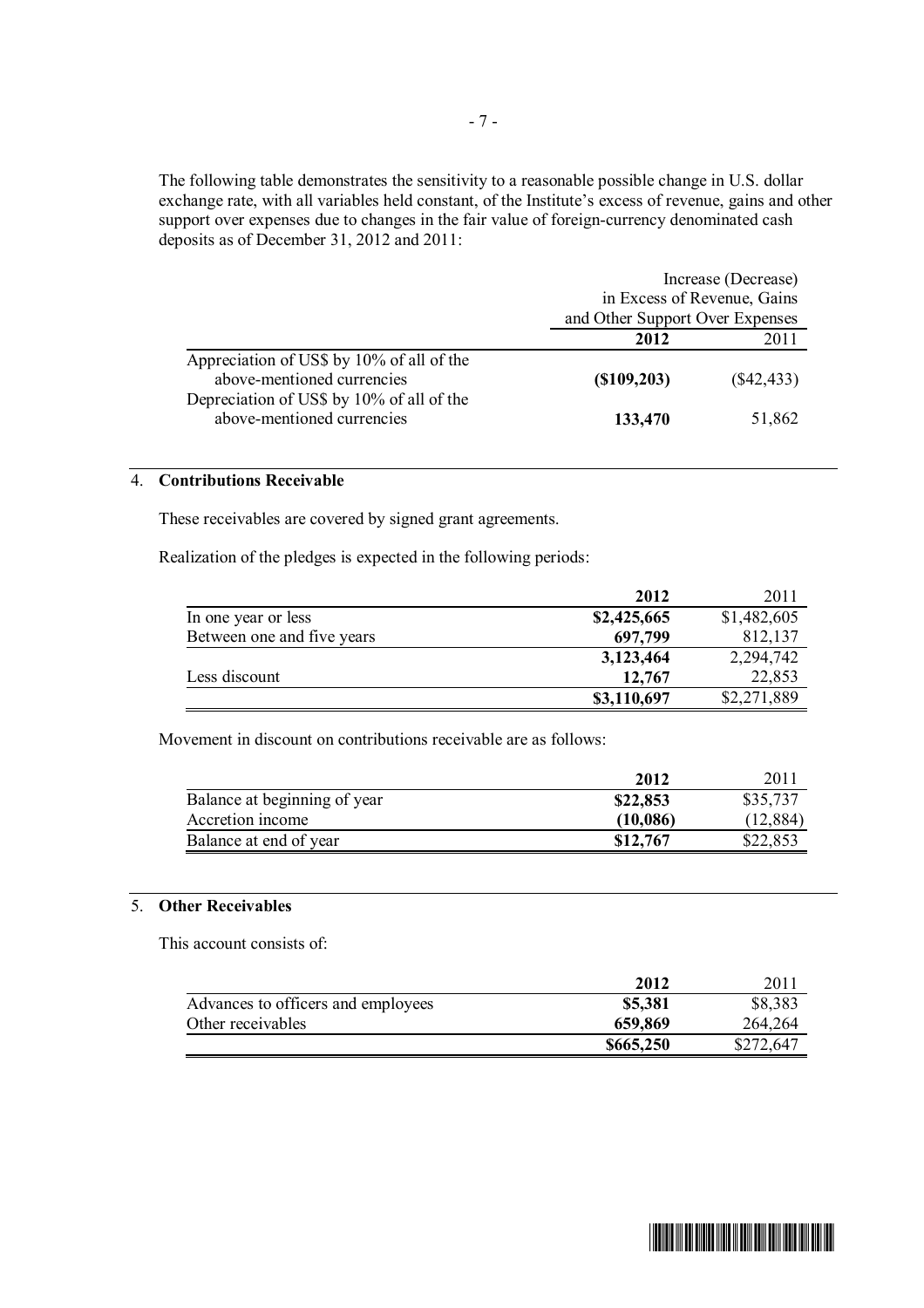Other receivables include receivables arising from training courses, workshops, study programs, technical assistance, publication sales, deposits to suppliers and creditors, and other staff receivables*.* 

# 6. **Property and Equipment**

This account consists of:

|                                 |                      |                  | Furniture  |                |           |             |
|---------------------------------|----------------------|------------------|------------|----------------|-----------|-------------|
|                                 | Leasehold            |                  | and Office | Transportation | Other     |             |
|                                 | Improvements         | <b>Buildings</b> | Equipment  | Equipment      | Equipment | Total       |
| Cost                            |                      |                  |            |                |           |             |
| Balance at January 1, 2011      | \$51,994             | \$675,847        | \$728,766  | \$438,235      | \$151,592 | \$2,046,434 |
| Additions                       |                      | 21,112           | 43,465     | 72,303         | 17,797    | 154,677     |
| Disposals                       |                      |                  | (2,614)    | (47,671)       |           | (50, 285)   |
| Cumulative translation          |                      |                  |            |                |           |             |
| adjustments                     | (34)                 | (409)            | (12,014)   | (7,271)        | (159)     | (19, 887)   |
| Balance at December 31, 2011    | \$51,960             | \$696,550        | \$757,603  | \$455,596      | \$169,230 | \$2,130,939 |
| Additions                       |                      | 27,305           | 30,267     | 18,611         | 23,880    | 100,063     |
| Disposals                       |                      |                  | (6,742)    |                |           | (6, 742)    |
| Others                          |                      |                  |            | 63,875         |           | 63,875      |
| Cumulative translation          |                      |                  |            |                |           |             |
| adjustments                     | 3,498                | 49,250           | 27,968     | 8,001          | 13,758    | 102,475     |
| Balance at December 31, 2012    | $\overline{$}55,458$ | \$773,105        | \$809,096  | \$546,083      | \$206,868 | \$2,390,610 |
|                                 |                      |                  |            |                |           |             |
| <b>Accumulated Depreciation</b> |                      |                  |            |                |           |             |
| and Amortization                |                      |                  |            |                |           |             |
| Balance at December 31, 2010    | \$47,957             | \$666,491        | \$683,166  | \$372,837      | \$136,683 | \$1,907,134 |
| Depreciation and amortization   | 1,328                | 6,369            | 24,247     | 22,490         | 5,553     | 59,987      |
| Disposals                       |                      |                  | (1,420)    | (47,671)       |           | (49,091)    |
| Cumulative translation          |                      |                  |            |                |           |             |
| adjustments                     | (192)                | (829)            | (10, 569)  | (4,330)        | (21)      | (15,941)    |
| Balance at December 31, 2011    | 49,093               | 672,031          | 695,424    | 343,326        | 142,215   | 1,902,089   |
| Depreciation and amortization   | 1,229                | 7.715            | 26,465     | 34,221         | 9,672     | 79,302      |
| Disposals                       |                      |                  | (6,742)    |                |           | (6,742)     |
| Others                          |                      |                  |            | 63,875         |           | 63,875      |
| Cumulative translation          |                      |                  |            |                |           |             |
| adjustments                     | 3,574                | 47,065           | 28,744     | 10,724         | 10,414    | 100,521     |
| Balance at December 31, 2012    | \$53,896             | \$726,811        | \$743,891  | \$452,146      | \$162,301 | \$2,139,045 |
|                                 |                      |                  |            |                |           |             |
| <b>Net Book Value</b>           |                      |                  |            |                |           |             |
| At December 31, 2012            | \$1,562              | \$46,294         | \$65,205   | \$93,937       | \$44,567  | \$251,565   |
| At December 31, 2011            | 2,867                | 24,519           | 62,179     | 112,270        | 27,015    | 228,850     |

IIRR donated its land in Cavite, Philippines to the Philippine Rural Reconstruction Movement, Inc. (PRRM) in 1975. Excluded from this donation were buildings and other improvements on such land. In the same year, PRRM and IIRR entered into a lease agreement on the land in Cavite for a period of 25 years, renewable for another 25 years upon mutual agreement of the parties concerned. The annual rental under the lease contract was \$286 until May 25, 2000. On May 23, 2000, IIRR and PRRM executed a contract to confirm their agreement to share the Cavite campus for rural reconstruction work. The contract permits IIRR to use its portion of the campus without rent through May 25, 2025 and may be extended for another 25 years upon mutual agreement of the parties concerned. The fair value of the free rent of \$14,513 in 2012 and \$14,316 in 2011 is recognized as part of other revenues and program services in the statements of activities.

As of December 31, 2012 and 2011, fully depreciated assets amounting to \$1,457,053 and \$1,449,502, respectively, were still in use.

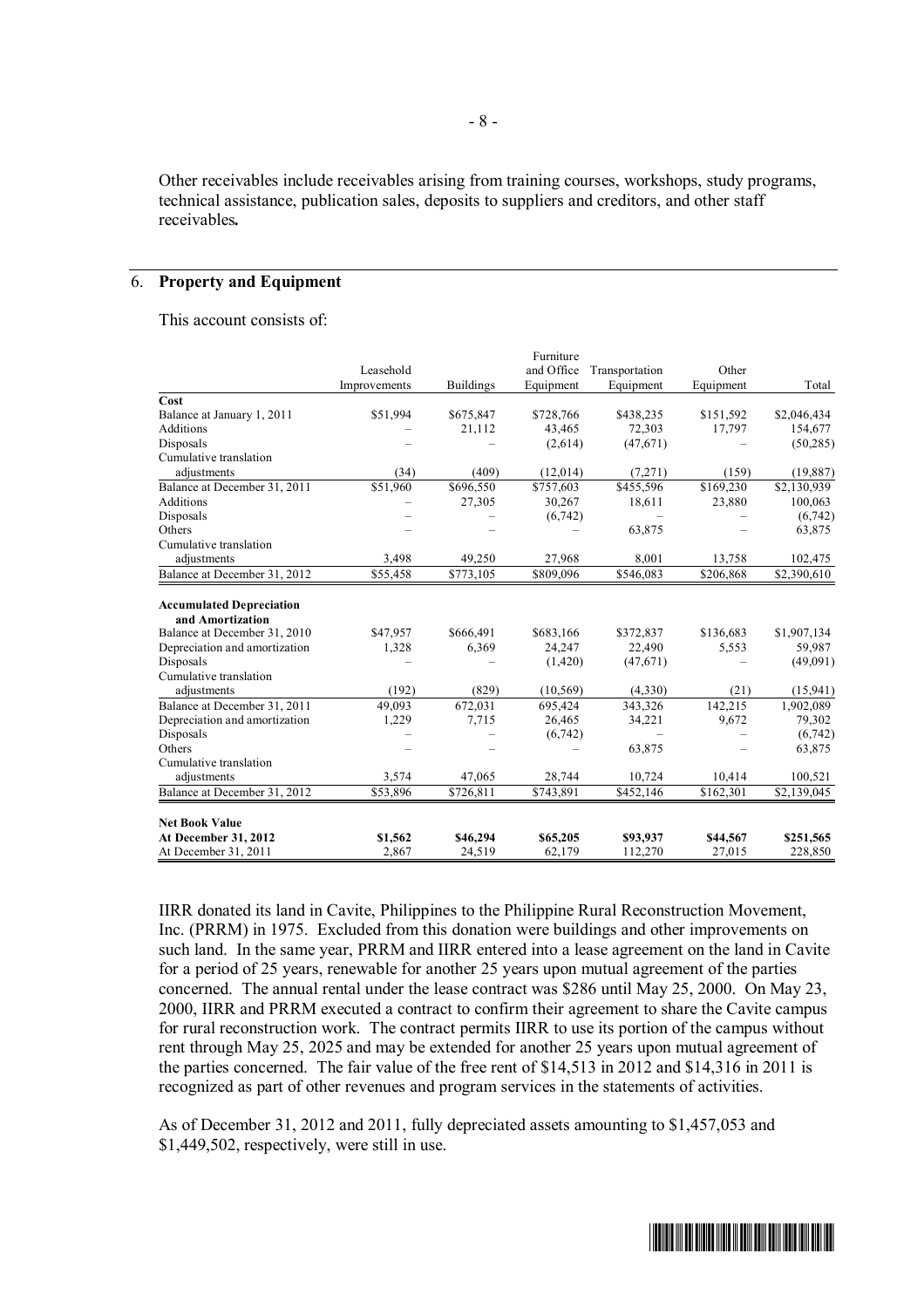# 7. **Accounts Payable and Other Current Liabilities**

This account consists of:

|                  | 2012      | 2011      |
|------------------|-----------|-----------|
| Vouchers payable | \$622,837 | \$324,010 |
| Accrued expenses | 47.707    | 19,763    |
|                  | \$670,544 | \$343,773 |

Vouchers payable are noninterest-bearing and are generally on 30 to 60 days' term. Accrued expenses represent statutory payables such as withholding taxes, social security premiums and other liabilities to the government.

### 8. **Pension Plans**

IIRR has a defined benefit pension plan for its employees in the Philippines and a defined contribution pension plan covering its employees in the U.S.A. and Africa Regional Center. Pension cost for these plans amounted to \$82,580 and \$80,682 in 2012 and 2011, respectively.

ß Pension Plan for the Philippines

The defined benefit pension plan (Plan) is a funded noncontributory retirement plan covering all regular employees in the Philippines except for certain staff members covered by other plans. A local bank, appointed as trustee, administers the Plan. IIRR's policy is to fund accrued pension costs.

Effective July 1, 2000, the Institute amended the Plan to change the benefit formula to a cash balance formula from the existing benefit calculation based upon years of service and final pay. The benefits accrued as of June 30, 2000 under the old formula were credited to each employee's personal retirement account (PRA). A fixed percentage of the employee's monthly salary (at the time earned) beginning July 1, 2000 is also being credited to the employee's PRA.

Normal retirement date is upon attainment by a member of age 60 while early retirement is at age 50, with at least 10 years of service. Upon retirement, an employee receives in one lump sum the amount credited to his/her PRA or the legally mandated minimum retirement benefit, whichever is higher. In case of voluntary resignation, the employee is entitled to receive the amount standing to his/her credit upon the member attaining the age of 50 or after having completed at least 10 years of continuous service. A member who resigns from the employment of the Institute before completing 10 years of continuous service shall be entitled to receive one-half of the amount standing to his/her credit upon resignation and the balance of such amount standing to his/her credit upon attaining the age of 50. Alternatively, he/she may request for his/her fund balance to be transferred to another qualified plan. The fund is required to be under trusteeship to comply with the Philippine requirement for tax qualification. No part of the amount of the fund may be used for or diverted to any purpose other than for the benefit of the members and their beneficiaries.

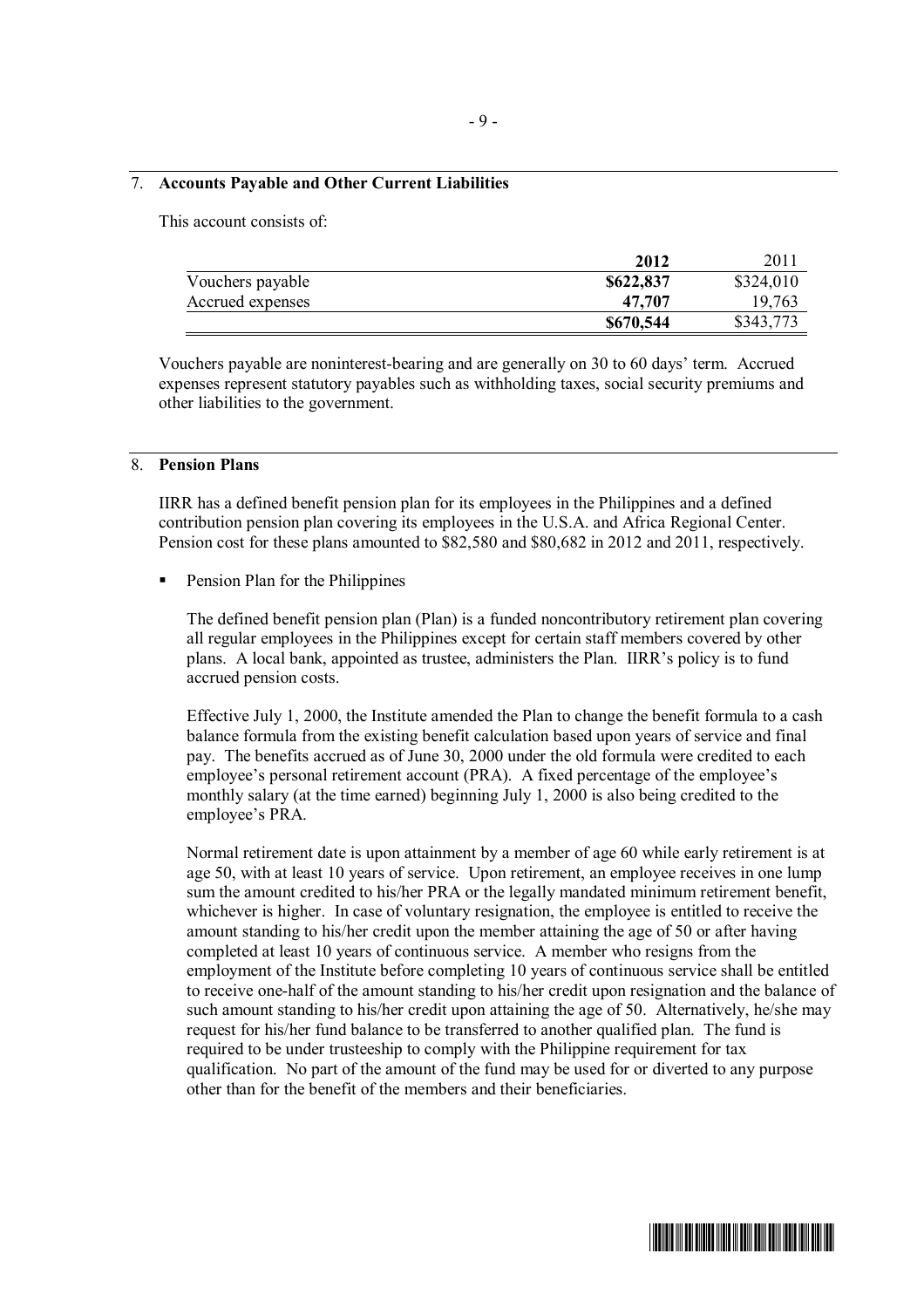The following table sets forth IIRR Plan's status:

|                                    | 2012      | 2011      |
|------------------------------------|-----------|-----------|
| Projected benefit obligation (PBO) | \$188,328 | \$148,197 |
| Plan assets at fair value          | 190,765   | 150,803   |
| Pension asset                      | \$2,437   | \$2,606   |

The net pension cost for the Plan includes the following elements:

|                                   | 2012      | 2011     |
|-----------------------------------|-----------|----------|
| Benefit cost:                     |           |          |
| Service cost                      | \$20,753  | \$23,377 |
| Interest cost on PBO              | 13,608    | 5,822    |
| Expected return on assets         | (11, 101) | (8, 473) |
| Amortization of actuarial loss    | (4)       | 556      |
| Amortization of past service cost | 269       | 263      |
| Pension cost                      | \$23,525  | \$21,545 |
| Benefits paid                     | \$2,672   | \$6,083  |
| Contributions made                | \$20,449  | \$19,942 |

The projected benefit obligation assumes a discount rate of 3.24% in 2012 and 6.23% in 2011; and a rate of 5.00% compensation increase in 2012 and 2011. The expected long-term rate of return on Plan assets is 6.30% in 2012 and 4.00% in 2011.

The changes in PBO are as follows:

|                                         | 2012      | 2011      |
|-----------------------------------------|-----------|-----------|
| PBO at beginning of year                | \$148,197 | \$158,681 |
| Service cost                            | 20,753    | 23,377    |
| Interest cost on PBO                    | 13,608    | 5,822     |
| Benefits paid                           | (2,672)   | (6,083)   |
| Actuarial gain                          | (2, 475)  | (33, 622) |
| Translation adjustment (Philippine peso |           |           |
| to U.S. dollar)                         | 10,917    | 22        |
| PBO at end of year                      | \$188,328 | \$148,197 |

The changes in fair value of plan assets are as follows:

|                                                | 2012      | 2011      |
|------------------------------------------------|-----------|-----------|
| Fair value of Plan assets at beginning of year | \$150,803 | \$128,826 |
| Expected return on plan assets                 | 11,101    | 8,473     |
| Contributions made                             | 20,449    | 19,942    |
| Benefits paid                                  | (2,672)   | (6,083)   |
| Translation adjustment (Philippine peso        |           |           |
| to U.S. dollar)                                | 11,084    | (355)     |
| Fair value of Plan assets at end of year       | \$190,765 | \$150,803 |

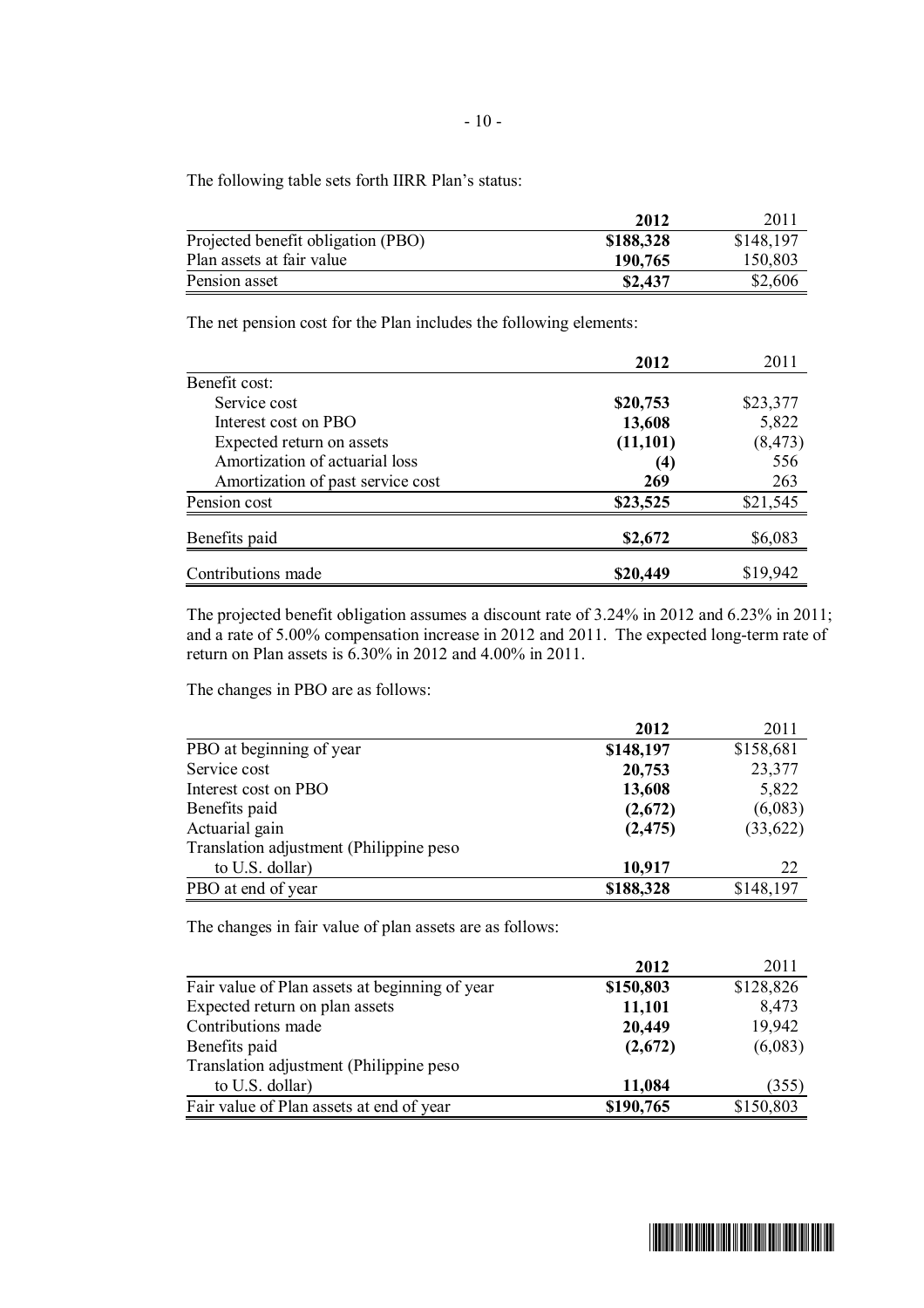The Plan is funded by contributions of the Institute to a trust fund managed by a Philippine bank. The Plan assets of the Institute include Philippine peso and U.S. dollar-denominated investments. The market value of the Plan assets is determined by the fund trustee.

Notwithstanding any other provisions of the trust agreement, the fund trustee shall use its best efforts to maintain allocation of the investment of the provident fund as established by the Institute's retirement committee and approved by the Institute's BOT. Funds delivered to the trustee in Philippine pesos shall be invested in Philippine peso-denominated investments. Funds delivered to the trustee in U.S. dollars shall be invested in U.S. dollar-denominated investments.

Allocation of the trust fund is as follows:

|                                                   | 2012 | 2011    |
|---------------------------------------------------|------|---------|
| Type of Investment (Philippine peso-denominated): |      |         |
| Short-term money market                           | 45%  | 40%     |
| Government securities                             | 42%  | 38%     |
| Commercial loan                                   | 13%  | 22%     |
|                                                   | 100% | 100%    |
| Type of Investment (U.S. dollar-denominated):     |      |         |
| Mutual fund                                       | 100% | $100\%$ |
|                                                   |      |         |
| Short-term money market                           |      |         |
|                                                   | 100% | $100\%$ |

# ß Pension Plan for Other Countries

Net pension cost for the defined contribution pension plan amounted to \$59,055 in 2012 and \$59,137 in 2011.

# 9. **Net Assets**

a. Temporarily restricted net assets are available for the following program service expenditures:

|                                                | 2012        | 2011        |
|------------------------------------------------|-------------|-------------|
| Program services                               | \$4,939,672 | \$3,663,975 |
| The Mr. & Mrs. Yen Mei Tang Memorial Fund      | 16,902      | 8.777       |
| The Reader's Digest Endowment for Publications | 1.494       | 555         |
|                                                | \$4,958,068 | \$3,673,307 |

b. Permanently restricted net assets consist of the following endowment funds:

|                                                | 2012      | 2011      |
|------------------------------------------------|-----------|-----------|
| The Alice Yen Fund                             | \$500,000 | \$500,000 |
| The Reader's Digest Endowment for Publications | 100,000   | 100,000   |
| The Employees' Welfare Fund                    | 62,982    | 62,982    |
| The Mr. & Mrs. Yen Mei Tang Memorial Fund      | 55,000    | 55,000    |
|                                                | \$717,982 | \$717,982 |

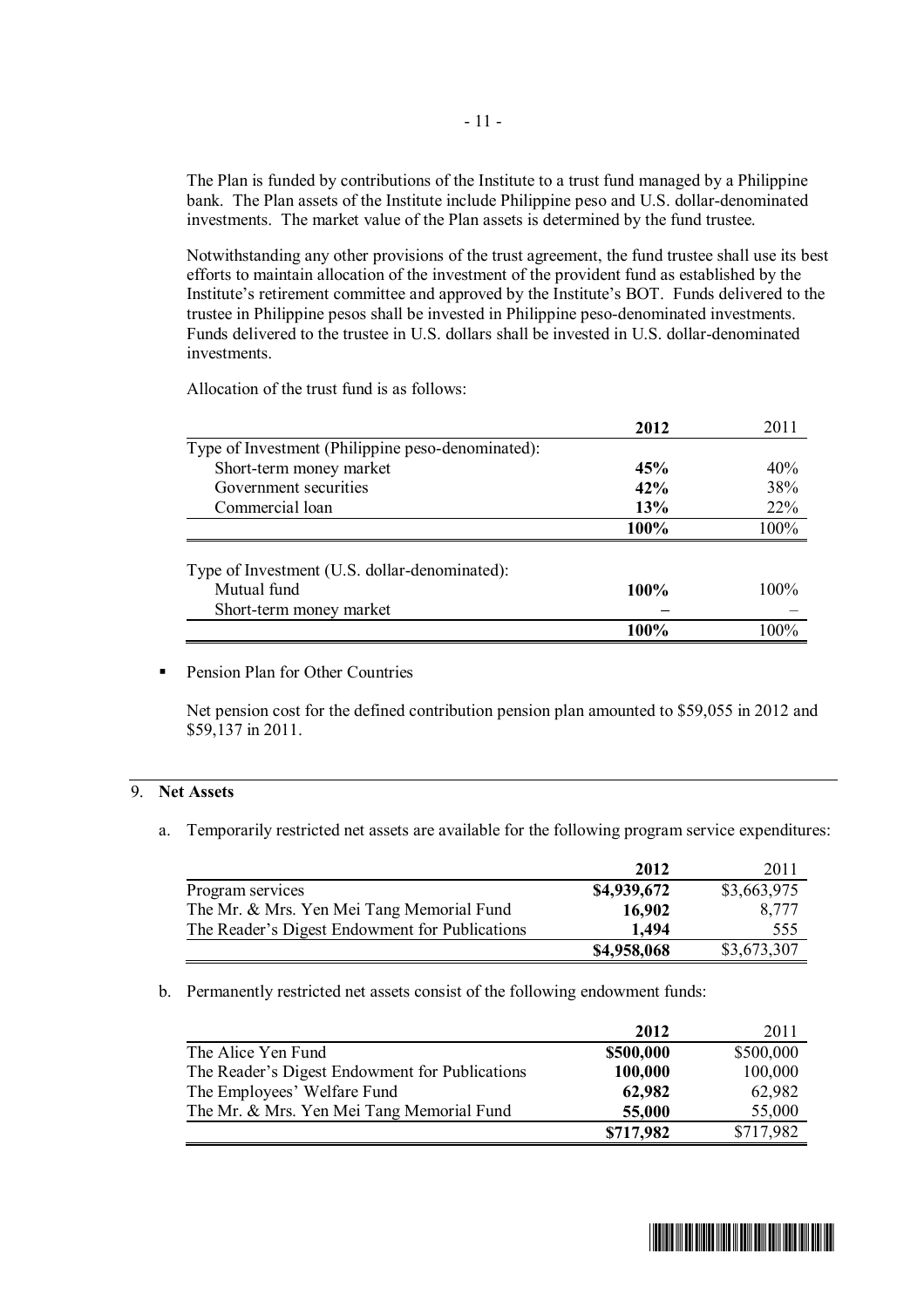Earnings and appreciation of permanently restricted net assets were included as part of temporarily restricted net assets.

Earnings and appreciation on The Alice Yen Fund may be used for purposes that honor the memory of Alice Yen and her contributions to rural reconstruction and those that relate to education, training, research programs of IIRR and professional development of its staff.

Earnings on The Reader's Digest Endowment for Publications may be used for publication expenses.

Earnings and appreciation on The Employees' Welfare Fund may be used for any purpose that tends to give a sense of security to IIRR's staff members.

Earnings and appreciation on The Mr. & Mrs. Yen Mei Tang Memorial Fund may be used for purposes that honor the memory of Mr. and Mrs. Yen Mei Tang and meet any of the following conditions:

- a. Send promising IIRR staff members, holding bachelor's degrees, to study for master's degrees at the University of the Philippines.
- b. Enable promising young staff members to attend short-term courses or to receive training in subjects related to IIRR's mission and language, computer science or to other subjects relating to their work for IIRR.
- c. Provide grants to finance on-site study of successful rural reconstruction efforts.
- d. Finance expenditures on facilities and equipment that improve staff effectiveness.
- e. Finance publications of IIRR staff members related to rural reconstruction.

In 2003, the Institute transferred the Rural Reconstruction Endowment Fund amounting to \$50,128 to an endowment trust, which is a separate entity. The endowment trust is organized exclusively for the benefit of the Institute and shall operate as a supporting organization of the Institute in accordance with Section 509 (a)(3) of the U.S. Internal Revenue Code. The Institute has no control over the trust.The earnings of the fund will be for the benefit of the Institute only upon the determination of the distributable amount by the trustees of the endowment trust. Any earnings not distributed shall be accumulated to the principal.The value of the endowment trust as of December 31, 2012 and 2011 amounted to \$62,605 and \$59,962, respectively.

### 10. **Commitments and Contingencies**

IIRR leases various office spaces for its operations. The terms of these leases range from one to three years. Total rent expense amounted to \$74,916 in 2012 and \$77,648 in 2011 (see Note 11).

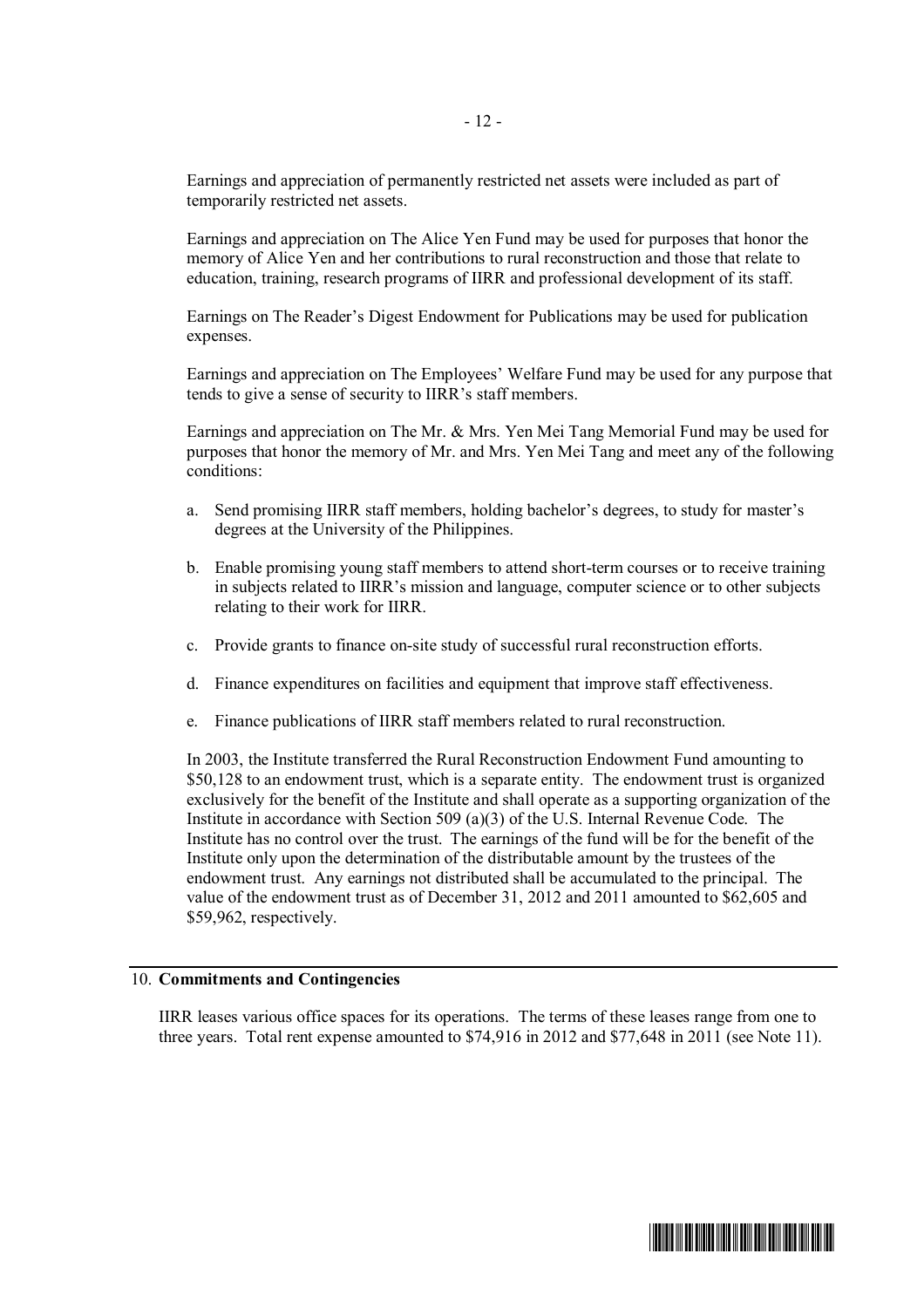# 11. **Expenses**

This account consists of expenses from continuing operation of IIRR:

|                               |             |                                                       |             | 2012        |           |              |                 |
|-------------------------------|-------------|-------------------------------------------------------|-------------|-------------|-----------|--------------|-----------------|
|                               |             | <b>Program Services</b><br><b>Supporting Services</b> |             |             |           |              |                 |
|                               | Learning    | Applied                                               |             | Management  | Fund      |              | Total           |
|                               | Community   | Learning                                              | Total       | and General | Raising   | <b>Total</b> | <b>Expenses</b> |
| Staff cost (see Note 8)       | \$689,731   | \$505,656                                             | \$1,195,387 | \$278,819   | \$95,276  | \$374,095    | \$1,569,482     |
| Collaborating agency expenses | 911,754     | 3,385                                                 | 915,139     |             |           |              | 915,139         |
| Field program expenses        | 325,038     | 402,821                                               | 727,859     | 45,309      | 1,767     | 47,076       | 774,935         |
| Travel                        | 135,649     | 111,209                                               | 246,858     | 27,413      | 2,095     | 29,508       | 276,366         |
| Food and accommodation        | 131,864     | 47,592                                                | 179,456     | 27,470      | 27,230    | 54,700       | 234,156         |
| Contractual services          | 92,568      | 84,578                                                | 177,146     | 18,951      | 11,392    | 30,343       | 207,489         |
| Rental and maintenance        |             |                                                       |             |             |           |              |                 |
| of premises (see Note 10)     | 64,540      | 34,946                                                | 99,486      | 82,250      | 14,696    | 96,946       | 196,432         |
| Rental and maintenance of     |             |                                                       |             |             |           |              |                 |
| furniture, equipment          |             |                                                       |             |             |           |              |                 |
| and vehicle                   | 67,576      | 21,551                                                | 89,127      | 11,619      | 2,130     | 13,749       | 102,876         |
| Depreciation and amortization |             |                                                       |             |             |           |              |                 |
| (see Note $6$ )               | 1,002       | 1,876                                                 | 2,878       | 75,906      | 518       | 76,424       | 79,302          |
| Printing and publication      | 37,028      | 16,173                                                | 53,201      | 2,364       | 875       | 3,239        | 56,440          |
| Supplies and materials        | 31,581      | 17,314                                                | 48,895      | 2,002       | 974       | 2,976        | 51,871          |
| Consultants                   | 45,312      | 1,129                                                 | 46,441      | 2,383       | 2,193     | 4,576        | 51,017          |
| Communication                 | 23,316      | 12,661                                                | 35,977      | 11,143      | 2,802     | 13,945       | 49,922          |
| Staff education               | 858         |                                                       | 858         | 2,708       |           | 2,708        | 3,566           |
| Others (see Note 6)           | 13,879      | 9,446                                                 | 23,325      | 14,782      | 9,567     | 24,349       | 47,674          |
|                               | \$2,571,696 | \$1,270,337                                           | \$3,842,033 | \$603,119   | \$171,515 | \$774,634    | \$4,616,667     |

|                               |                  |           |             | 2011                       |          |           |             |
|-------------------------------|------------------|-----------|-------------|----------------------------|----------|-----------|-------------|
|                               | Program Services |           |             | <b>Supporting Services</b> |          |           |             |
|                               | Learning         | Applied   |             | Management                 | Fund     |           | Total       |
|                               | Community        | Learning  | Total       | and General                | Raising  | Total     | Expenses    |
| Staff cost (see Note 8)       | \$796,699        | \$365,056 | \$1,161,755 | \$108,688                  | \$63,677 | \$172,365 | \$1,334,120 |
| Collaborating agency expenses | 558,543          |           | 558,543     |                            |          |           | 558,543     |
| Food and accommodation        | 340,718          | 98,758    | 439,476     | 3,237                      | 1,789    | 5,026     | 444,502     |
| Rental and maintenance        |                  |           |             |                            |          |           |             |
| of premises (see Note 10)     | 59,203           | 102,948   | 162,151     | 46,632                     | 4,898    | 51,530    | 213,681     |
| Travel                        | 105,802          | 73,508    | 179,310     | 20,591                     | 1,378    | 21,969    | 201,279     |
| Rental and maintenance of     |                  |           |             |                            |          |           |             |
| furniture, equipment          |                  |           |             |                            |          |           |             |
| and vehicle                   | 100,008          | 68,741    | 168,749     | 10,609                     | 112      | 10,721    | 179,470     |
| Contractual services          | 83,489           | 77,940    | 161,429     | 5,098                      | 491      | 5,589     | 167,018     |
| Field program expenses        | 62,686           | 83,236    | 145,922     |                            |          |           | 145,922     |
| Supplies and materials        | 40,521           | 26,287    | 66,808      | 6,264                      | 503      | 6,767     | 73,575      |
| Communication                 | 27,941           | 27,952    | 55,893      | 8,316                      | 2,537    | 10,853    | 66,746      |
| Depreciation and amortization |                  |           |             |                            |          |           |             |
| (see Note $6$ )               |                  |           |             | 59,987                     |          | 59,987    | 59,987      |
| Printing and publication      | 19,262           | 17,119    | 36,381      | 9,736                      | 440      | 10,176    | 46,557      |
| Consultants                   | 10,310           | 6,726     | 17,036      | 2,400                      | 2,400    | 4,800     | 21,836      |
| Staff education               |                  |           |             | 1,994                      |          | 1,994     | 1,994       |
| Others (see Note 6)           | 5,929            | 7,246     | 13,175      | 78,890                     | -        | 78,890    | 92,065      |
|                               | \$2,211,111      | \$955,517 | \$3,166,628 | \$362,442                  | \$78,225 | \$440,667 | \$3,607,295 |

The foregoing expenses and costs incurred by IIRR are classified by functional category of program and supporting services. The functional categories included under program services are described as follows:

### a. Learning Community Program

This program aims to: (1) enable people and their communities to effect meaningful change in their lives through research and learning process; and, (2) generate knowledge about participatory human development through practical experience. Capacity building of people and their institutions is achieved at the community level through this program.